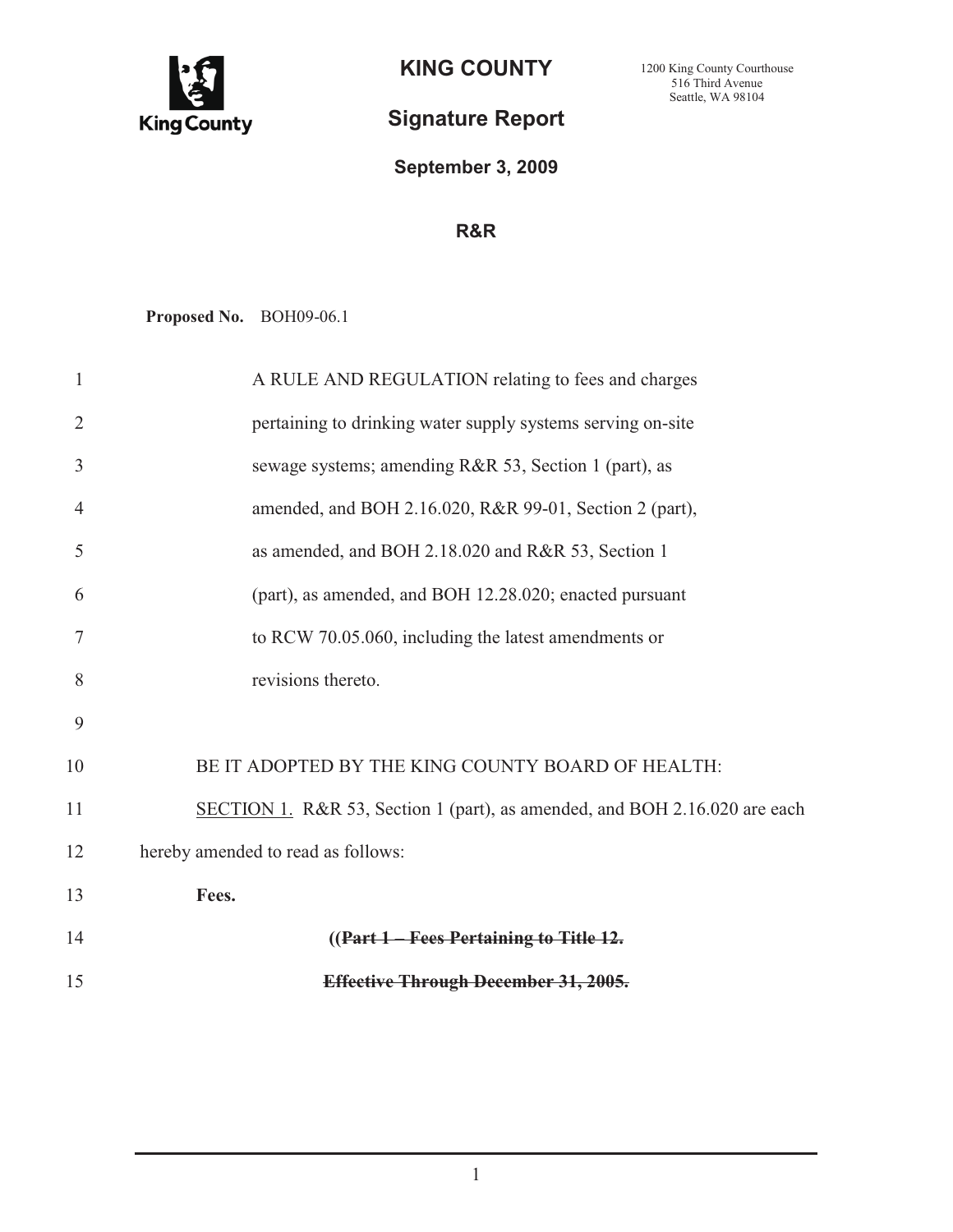| 16 | A. The board of health shall set and collect fees for the gathering, transportation, |                              |
|----|--------------------------------------------------------------------------------------|------------------------------|
| 17 | and analysis of chemical and bacteriological water samples and other such incidental |                              |
| 18 | services as might be required for the enforcement of Title 12 of this code.          |                              |
| 19 | B. Fee Schedule. The fees to carry out the program shall be in accordance with       |                              |
| 20 | those set forth below:                                                               |                              |
| 21 | Group B* [Explanatory Notes follow at the end of the table]                          |                              |
|    | Well site inspection                                                                 | \$479.00                     |
|    | Plan review                                                                          |                              |
|    | Initial plan review                                                                  | 1,305.00                     |
|    | Extension of approval                                                                | 90.00                        |
|    | Plan modification                                                                    | 300.00                       |
|    | Final inspection of new system                                                       | 524.00                       |
|    | Return inspection                                                                    | 300.00                       |
|    | Office conference                                                                    | \$149.78                     |
|    |                                                                                      | plus \$149.78/hour after one |
|    |                                                                                      | hour                         |
|    | Sample collection and analysis                                                       | \$180.00 plus lab fee        |
|    | Designer certification                                                               |                              |
|    | Certificate of competency                                                            | 255.00                       |
|    | Examination                                                                          | 300.00                       |
|    | Review board appeal                                                                  | 1,050.00                     |
|    | Comprehensive system evaluation                                                      | 660.00                       |
|    | Office file review/report on Group B                                                 | 300.00                       |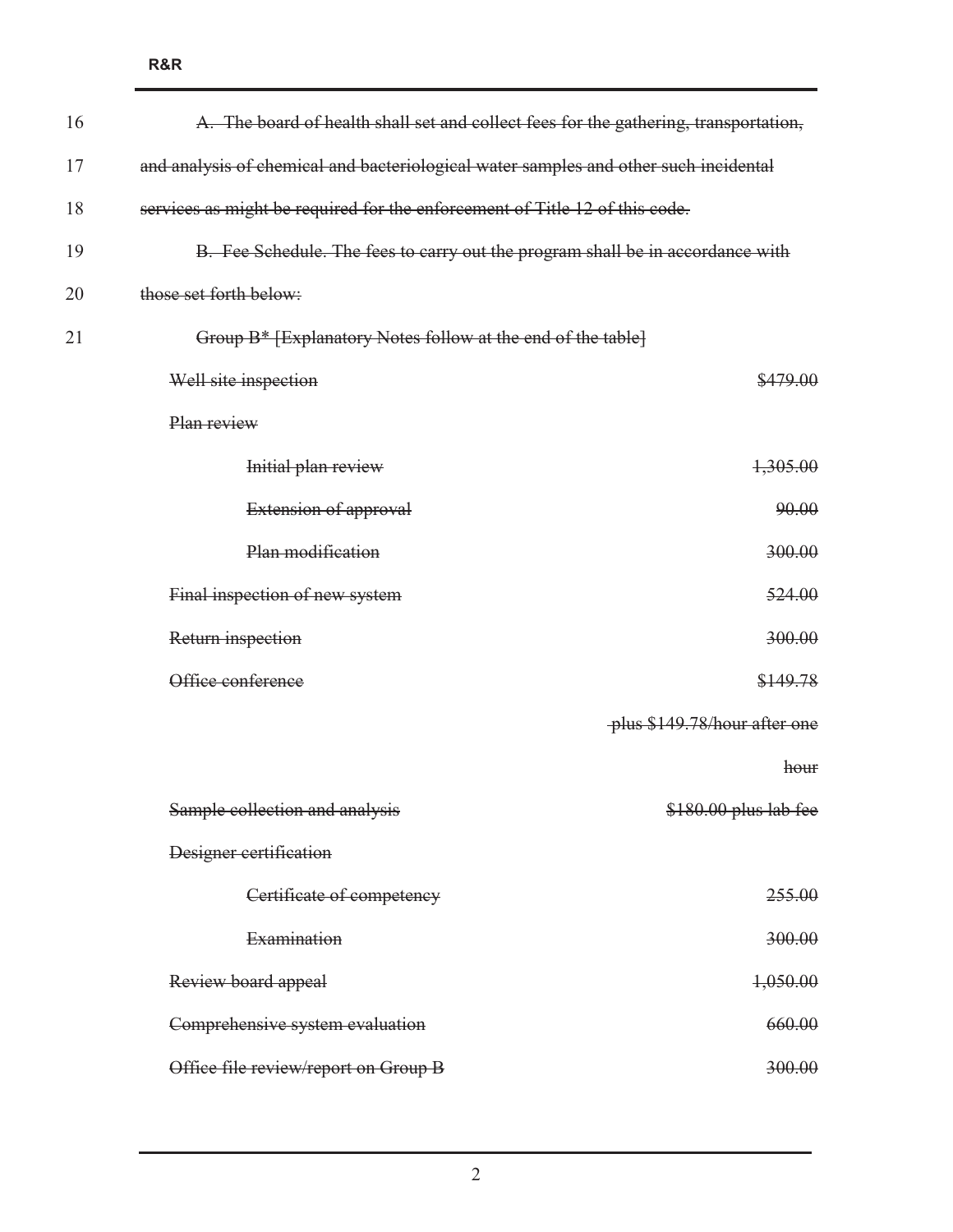|    | Database initial setup fee for new systems                                              | 60.00                |
|----|-----------------------------------------------------------------------------------------|----------------------|
|    | Database maintenance fee                                                                |                      |
|    | Lab                                                                                     | \$15.00 per sample** |
| 22 | *As defined in Section 12.04.030 of this code.                                          |                      |
| 23 | **When analyzed at the SKCDPH lab, this fee will be added to the routine bacterial test |                      |
| 24 | fee for Group B systems.                                                                |                      |
| 25 | Part 2 - Fees Pertaining to Title 12.                                                   |                      |
| 26 | Effective January 1, 2006, Through December 31, 2006.                                   |                      |
| 27 | A. The board of health shall set and collect fees for the gathering, transportation,    |                      |
| 28 | and analysis of chemical and bacteriological water samples and other such incidental    |                      |
| 29 | services as might be required for the enforcement of Title 12 of this code.             |                      |
| 30 | B. Fee Schedule. The fees to carry out the program shall be in accordance with          |                      |
| 31 | those set forth below:                                                                  |                      |
| 32 | Group B* [Explanatory Notes follow at the end of the table]                             |                      |
|    | Well site inspection                                                                    | \$503.00             |
|    | Plan review                                                                             |                      |
|    | Initial plan review                                                                     | 1,370.00             |
|    | Extension of approval                                                                   | 94.00                |
|    | Plan modification                                                                       | 315.00               |
|    | Final inspection of new system                                                          | 550.00               |
|    | Return inspection                                                                       | 315.00               |
|    | Office conference                                                                       | \$157.27             |
|    |                                                                                         |                      |

plus \$157.27/hour after one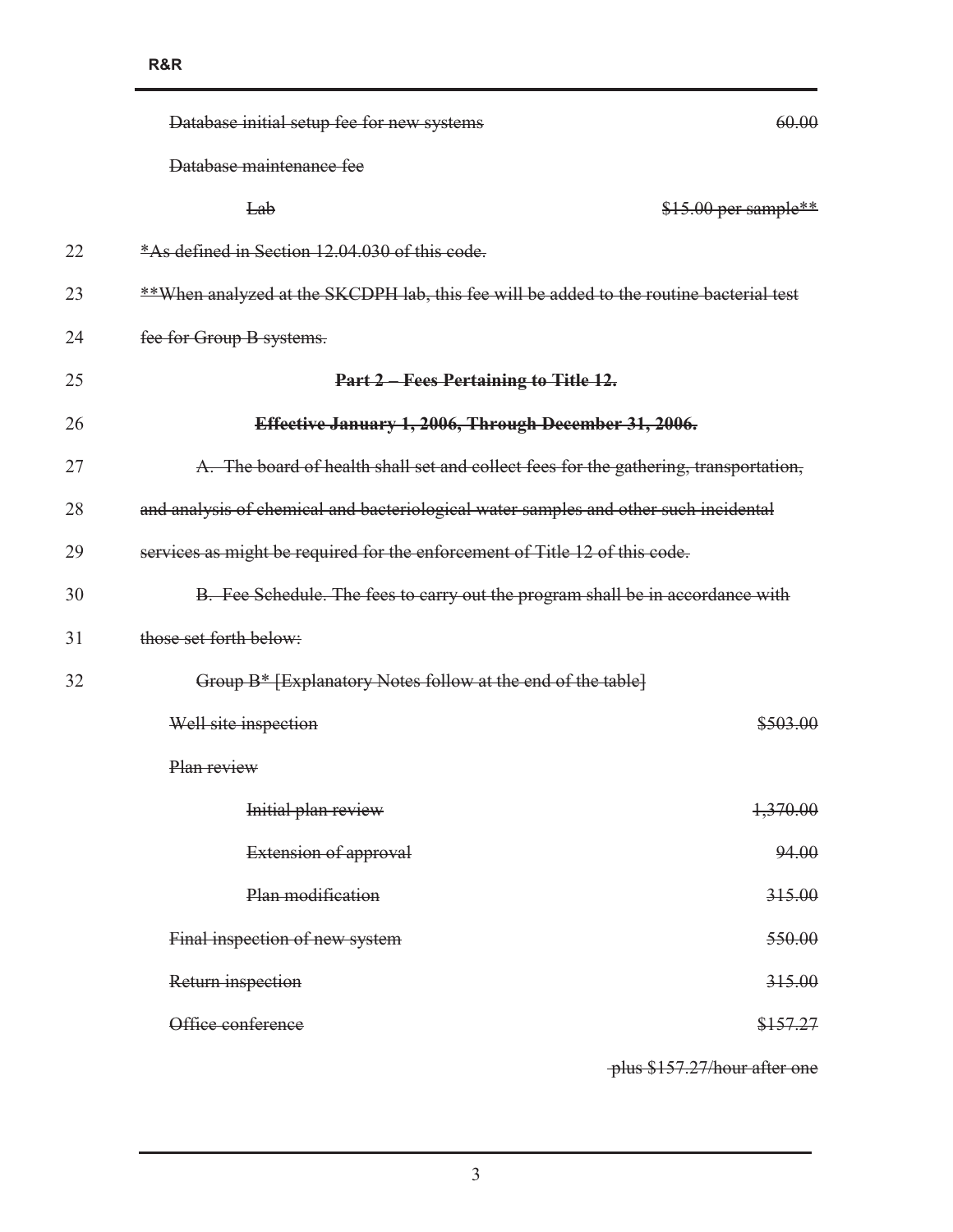|    |                                                                                         | hour                  |
|----|-----------------------------------------------------------------------------------------|-----------------------|
|    | Sample collection and analysis                                                          | \$189.00 plus lab fee |
|    | Designer certification                                                                  |                       |
|    | Certificate of competency                                                               | 267.00                |
|    | Examination                                                                             | 315.00                |
|    | Review board appeal                                                                     | 1,102.00              |
|    | Comprehensive system evaluation                                                         | 693.00                |
|    | Office file review/report on Group B                                                    | 315.00                |
|    | Database initial setup fee for new systems                                              | 60.00                 |
|    | Database maintenance fee                                                                |                       |
|    | Lab                                                                                     | \$15.00 per sample**  |
| 33 | *As defined in Section 12.04.030 of this code.                                          |                       |
| 34 | **When analyzed at the SKCDPH lab, this fee will be added to the routine bacterial test |                       |
| 35 | fee for Group B systems.                                                                |                       |
| 36 | Part 2 - Fees Pertaining to Title 12.                                                   |                       |
| 37 | Effective January 1, 2007, Through December 31, 2007.                                   |                       |
| 38 | The board of health shall set and collect fees for the gathering, transportation,       |                       |
| 39 | and analysis of chemical and bacteriological water samples and other such incidental    |                       |
| 40 | services as might be required for the enforcement of Title 12 of this code.             |                       |
| 41 | B. Fee Schedule. The fees to carry out the program shall be in accordance with          |                       |
| 42 | those set forth below:                                                                  |                       |
| 43 | Group B* [Explanatory Notes follow at the end of the table]                             |                       |
|    | Well site inspection                                                                    | \$528.00              |

4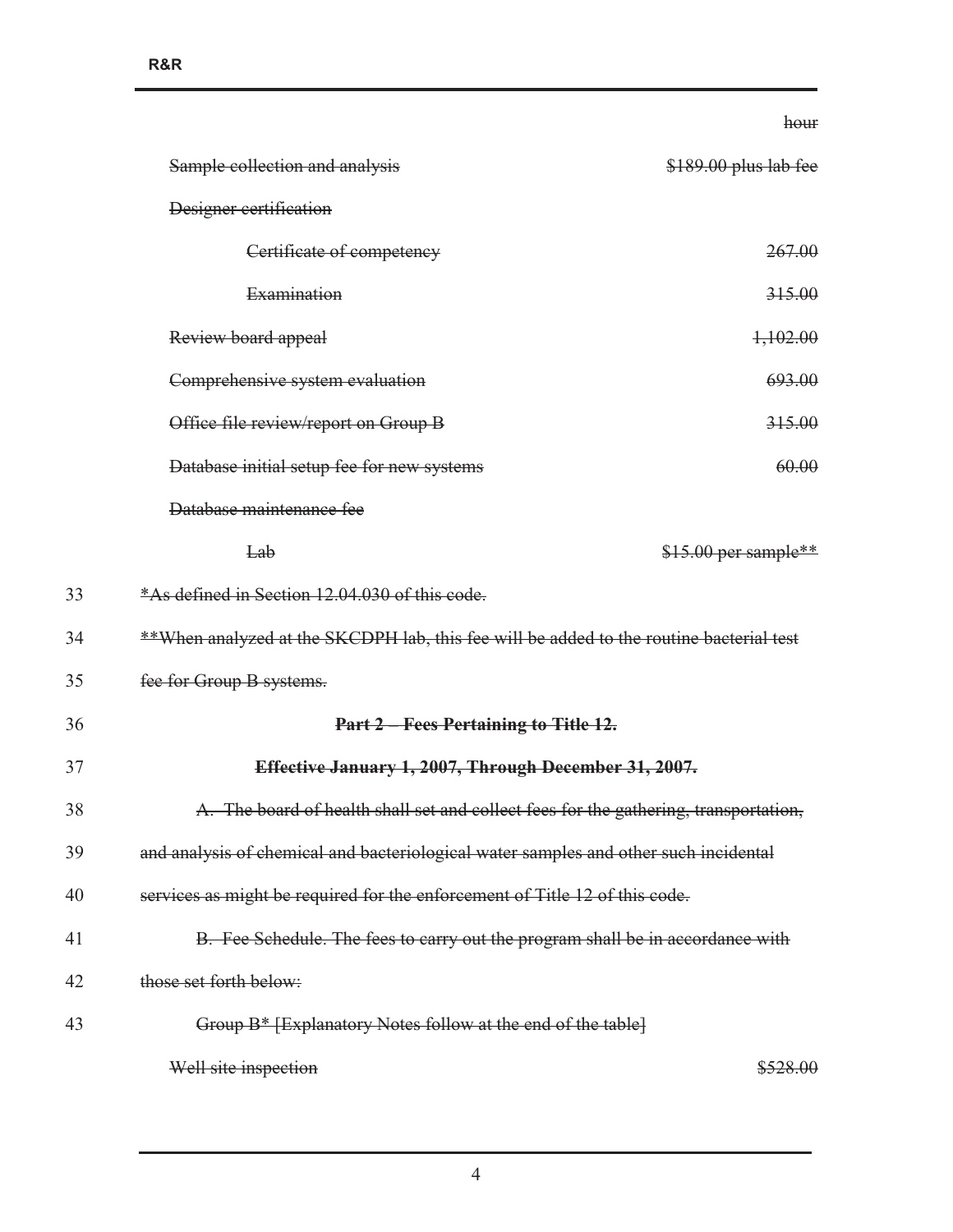|    | Plan review                                                                             |                              |
|----|-----------------------------------------------------------------------------------------|------------------------------|
|    | Initial plan review                                                                     | 1,438.00                     |
|    | Extension of approval                                                                   | 99.00                        |
|    | Plan modification                                                                       | 330.00                       |
|    | Final inspection of new system                                                          | 578.00                       |
|    | Return inspection                                                                       | 330.00                       |
|    | Office conference                                                                       | \$165.13                     |
|    |                                                                                         | plus \$165.13/hour after one |
|    |                                                                                         | hour                         |
|    | Sample collection and analysis                                                          | \$198.00 plus lab fee        |
|    | Designer certification                                                                  |                              |
|    | Certificate of competency                                                               | 281.00                       |
|    | Examination                                                                             | 330.00                       |
|    | Review board appeal                                                                     | 1,158.00                     |
|    | Comprehensive system evaluation                                                         | 727.00                       |
|    | Office file review/report on Group B                                                    | 330.00                       |
|    | Database initial setup fee for new systems                                              | 60.00                        |
|    | Database maintenance fee                                                                |                              |
|    | Lab                                                                                     | $$15.00$ per sample**        |
| 44 | *As defined in Section 12,04,030 of this code.                                          |                              |
| 45 | **When analyzed at the SKCDPH lab, this fee will be added to the routine bacterial test |                              |
| 46 | fee for Group B systems.))                                                              |                              |
| 47 | Part $((4))$ $1$ – Fees Pertaining to Title 12.                                         |                              |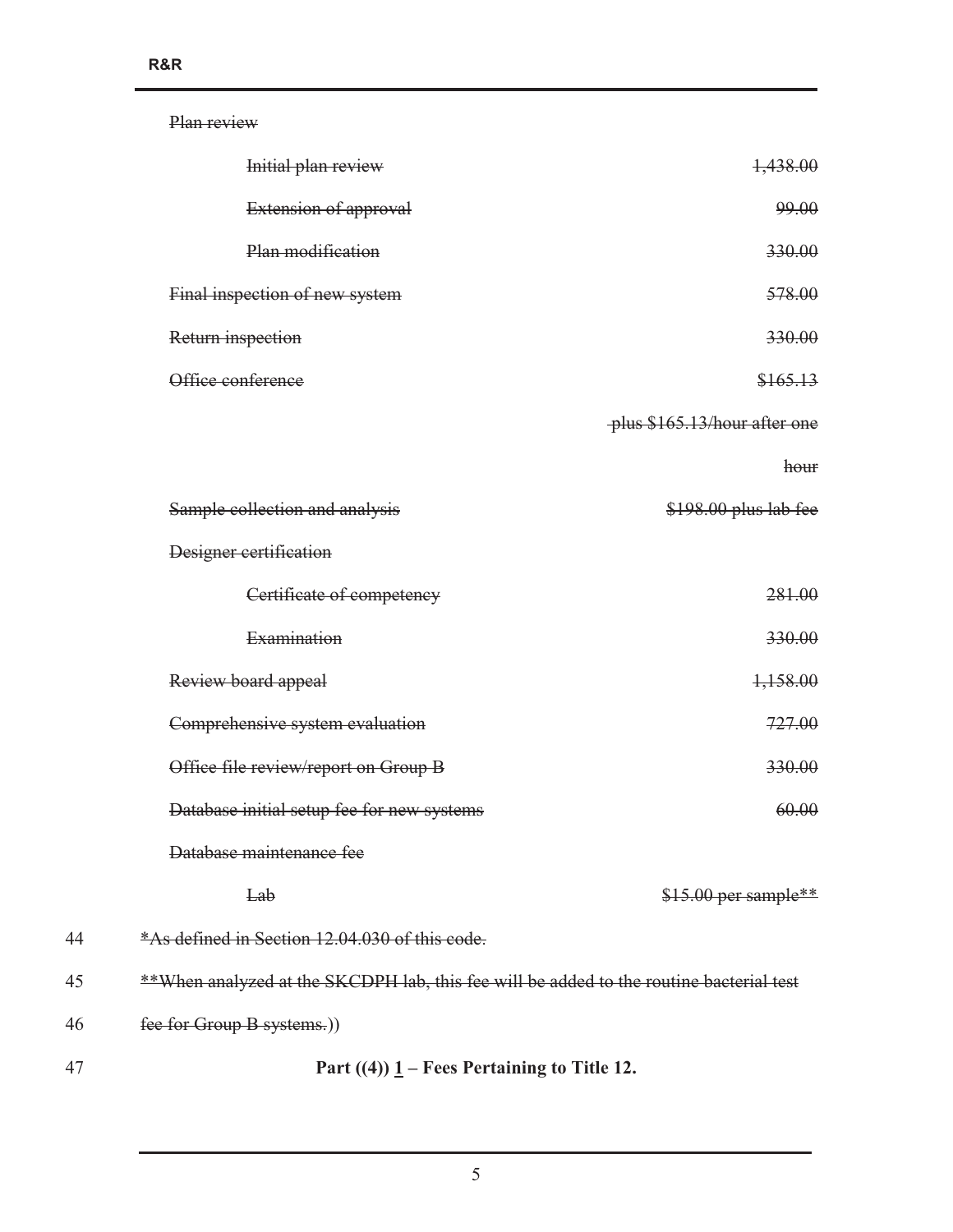| 48 | Effective ((January 1, 2008, and Thereafter)) Through December 31, 2009.                      |                                                               |
|----|-----------------------------------------------------------------------------------------------|---------------------------------------------------------------|
| 49 | ((A. The board of health shall set and collect fees for the gathering,                        |                                                               |
| 50 | transportation, and analysis of chemical and bacteriological water samples and other such     |                                                               |
| 51 | incidental services as might be required for the enforcement of Title 12 of this code.        |                                                               |
| 52 | B. Fee Schedule. The fees to carry out the program shall be in accordance with                |                                                               |
| 53 | those set forth below)) Persons shall pay fees for Group B water system inspections and       |                                                               |
| 54 | evaluations, plan review, office conferences, sample collection and analysis, designer        |                                                               |
| 55 | certification, appeals, and office file reviews and reports as set forth in the following fee |                                                               |
| 56 | schedule:                                                                                     |                                                               |
| 57 | $((Group B * [Explanatory Notes follow at the end of the table]))$                            |                                                               |
|    | Well site inspection                                                                          | \$555.00                                                      |
|    | Plan review                                                                                   |                                                               |
|    | Initial plan review                                                                           | \$1,510.00                                                    |
|    | Extension of approval                                                                         | \$104.00                                                      |
|    | Plan modification                                                                             | \$347.00                                                      |
|    | Final inspection of new system                                                                | \$607.00                                                      |
|    | Return inspection                                                                             | \$347.00                                                      |
|    | Office conference                                                                             | \$173.39                                                      |
|    |                                                                                               | plus $\frac{\left(\frac{173.39}{173.00}\right)}{173.00}$ hour |
|    |                                                                                               | after one hour                                                |
|    | Sample collection and analysis                                                                | \$208.00                                                      |
|    |                                                                                               | plus lab fee                                                  |
|    | Designer certification                                                                        |                                                               |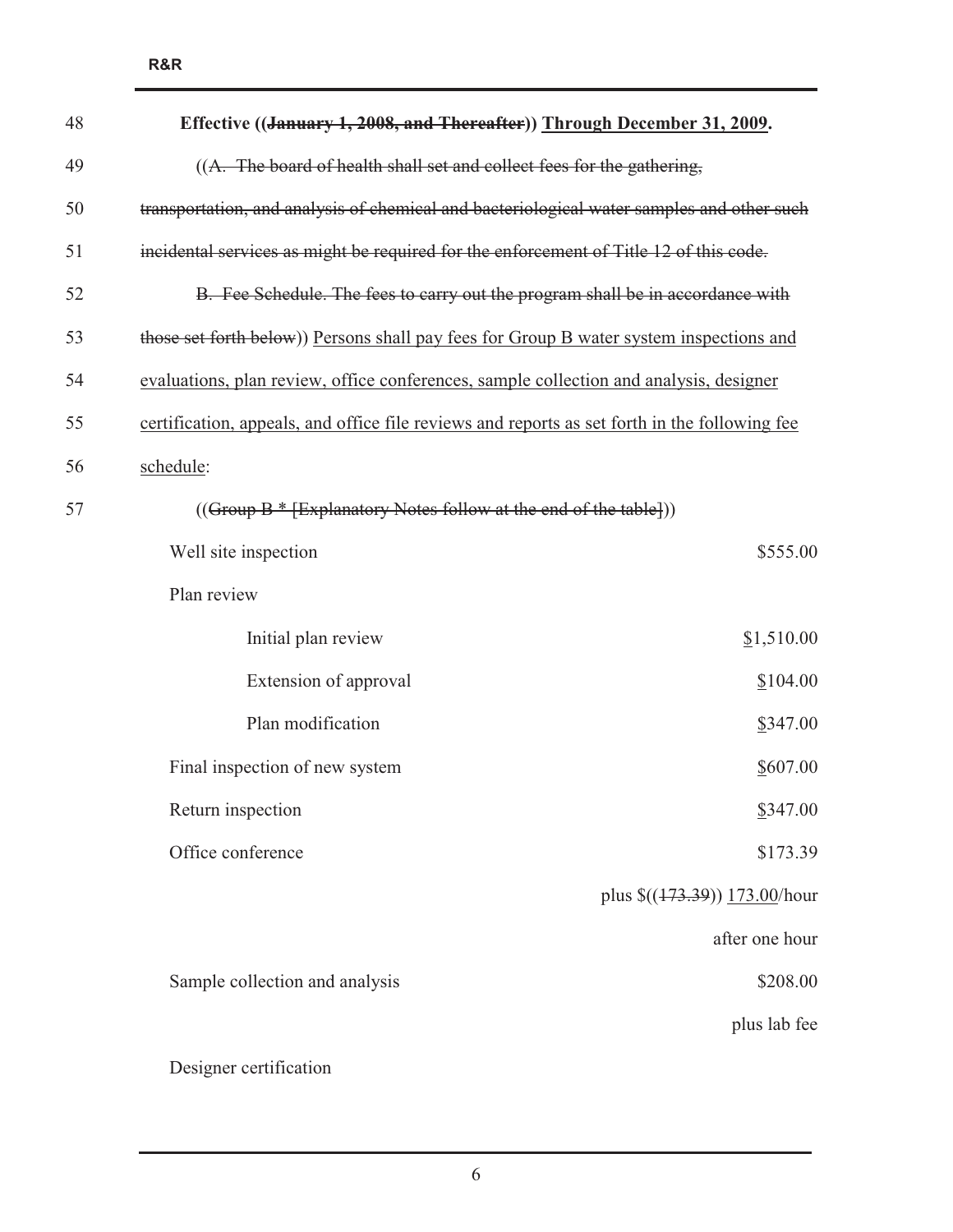| \$295.00                                                                                     |
|----------------------------------------------------------------------------------------------|
| \$347.00                                                                                     |
| \$1,215.00                                                                                   |
| \$764.00                                                                                     |
| \$347.00                                                                                     |
| \$60.00                                                                                      |
|                                                                                              |
| \$15.00 per sample( $(\frac{*}{*})$ )*                                                       |
|                                                                                              |
| *))*When analyzed at the SKCDPH lab, this fee will be added to the routine bacterial test    |
|                                                                                              |
| <u>Part 2 – Fees Pertaining to Title 12.</u>                                                 |
| <b>Effective January 1, 2010, Through December 31, 2010.</b>                                 |
| Persons shall pay fees for Group B water system inspections and evaluations, plan            |
| review, office conferences, sample collection and analysis, designer certification, appeals, |
| and office file reviews and reports as set forth in the following fee schedule:              |
| \$582.00                                                                                     |
|                                                                                              |
| \$1,583.00                                                                                   |
| \$109.00                                                                                     |
| \$364.00                                                                                     |
| \$637.00                                                                                     |
| \$364.00                                                                                     |
|                                                                                              |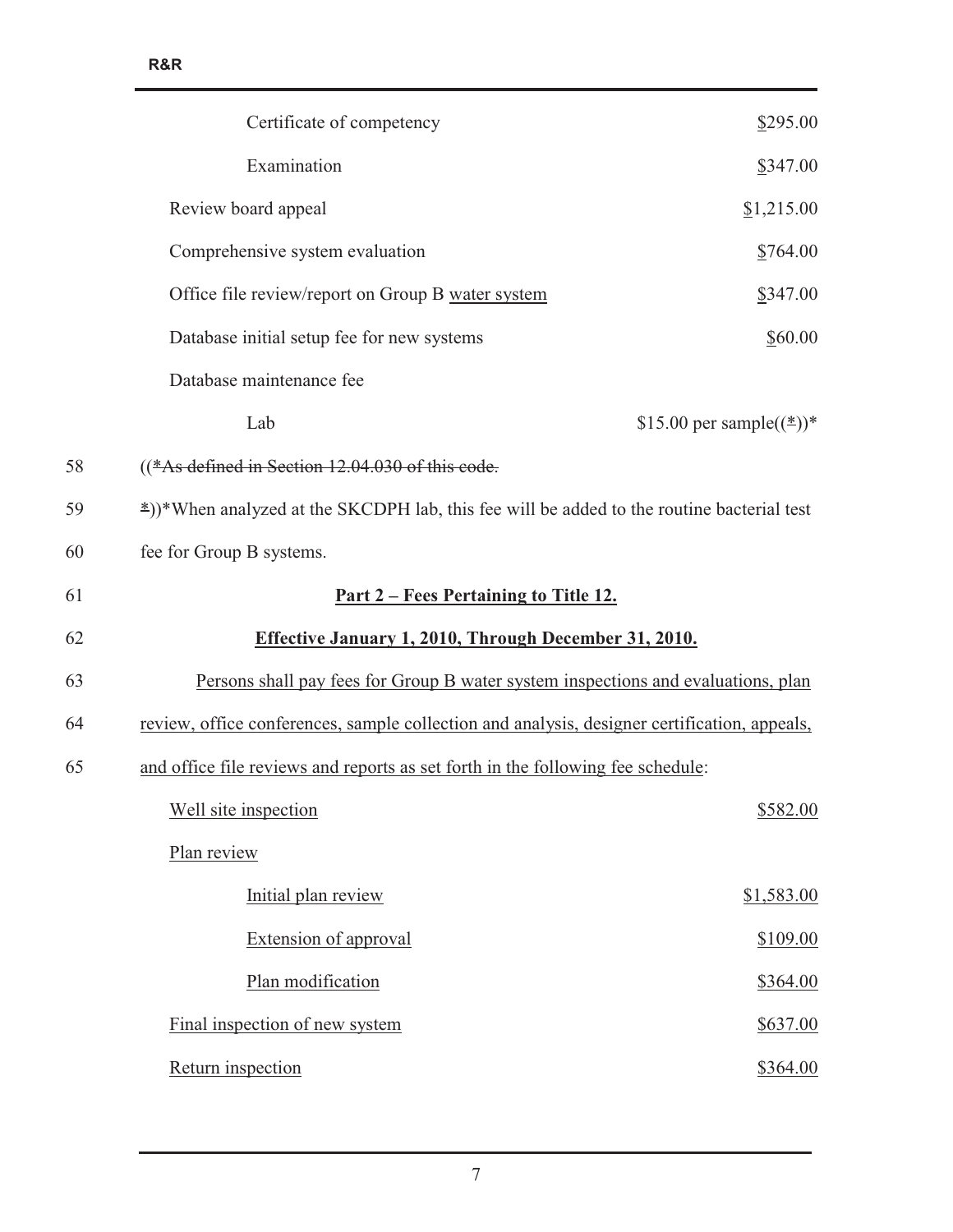| Office conference                                                                            | \$182.00                     |
|----------------------------------------------------------------------------------------------|------------------------------|
|                                                                                              | plus \$182.00/hour after one |
|                                                                                              | hour                         |
| Sample collection and analysis                                                               | \$218.00                     |
|                                                                                              | plus lab fee                 |
| Designer certification                                                                       |                              |
| Certificate of competency                                                                    | \$309.00                     |
| Examination                                                                                  | \$364.00                     |
| Review board appeal                                                                          | \$1,274.00                   |
| Comprehensive system evaluation                                                              | \$801.00                     |
| Office file review/report on Group B water system                                            | \$364.00                     |
| <u>Part 3 – Fees Pertaining to Title 12.</u>                                                 |                              |
| Effective January 1, 2011, Through December 31, 2011.                                        |                              |
| Persons shall pay fees for Group B water system inspections and evaluations, plan            |                              |
| review, office conferences, sample collection and analysis, designer certification, appeals, |                              |
| and office file reviews and reports as set forth in the following fee schedule:              |                              |
| Well site inspection                                                                         | \$611.00                     |
| Plan review                                                                                  |                              |
| Initial plan review                                                                          | \$1,662.00                   |
| <b>Extension of approval</b>                                                                 | \$115.00                     |
| Plan modification                                                                            | \$382.00                     |
| Final inspection of new system                                                               | \$669.00                     |
| Return inspection                                                                            | \$382.00                     |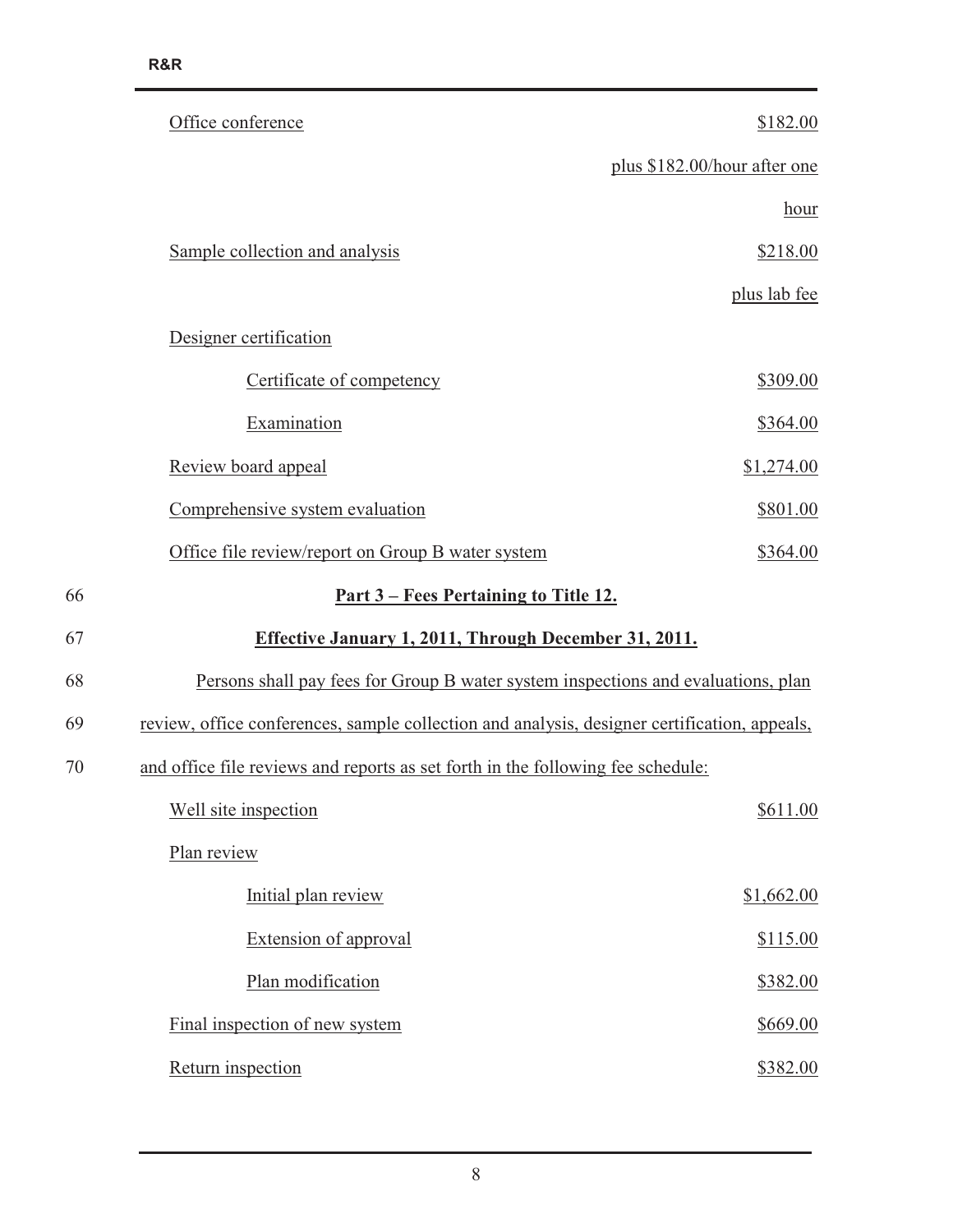| Office conference                                                                            | \$191.00                     |
|----------------------------------------------------------------------------------------------|------------------------------|
|                                                                                              | plus \$191.00/hour after one |
|                                                                                              | hour                         |
| Sample collection and analysis                                                               | \$229.00                     |
|                                                                                              | plus lab fee                 |
| Designer certification                                                                       |                              |
| Certificate of competency                                                                    | \$325.00                     |
| Examination                                                                                  | \$382.00                     |
| Review board appeal                                                                          | \$1,337.00                   |
| Comprehensive system evaluation                                                              | \$840.00                     |
| Office file review/report on Group B water system                                            | \$382.00                     |
| <u>Part 4 – Fees Pertaining to Title 12.</u>                                                 |                              |
| <b>Effective January 1, 2012, and Thereafter.</b>                                            |                              |
| Persons shall pay fees for Group B water system inspections and evaluations, plan            |                              |
| review, office conferences, sample collection and analysis, designer certification, appeals, |                              |
| and office file reviews and reports as set forth in the following fee schedule:              |                              |
| Well site inspection                                                                         | \$643.00                     |
| Plan review                                                                                  |                              |
| Initial plan review                                                                          | \$1,749.00                   |
| <b>Extension of approval</b>                                                                 | \$121.00                     |
| Plan modification                                                                            | \$402.00                     |
| Final inspection of new system                                                               | \$704.00                     |
| Return inspection                                                                            | \$402.00                     |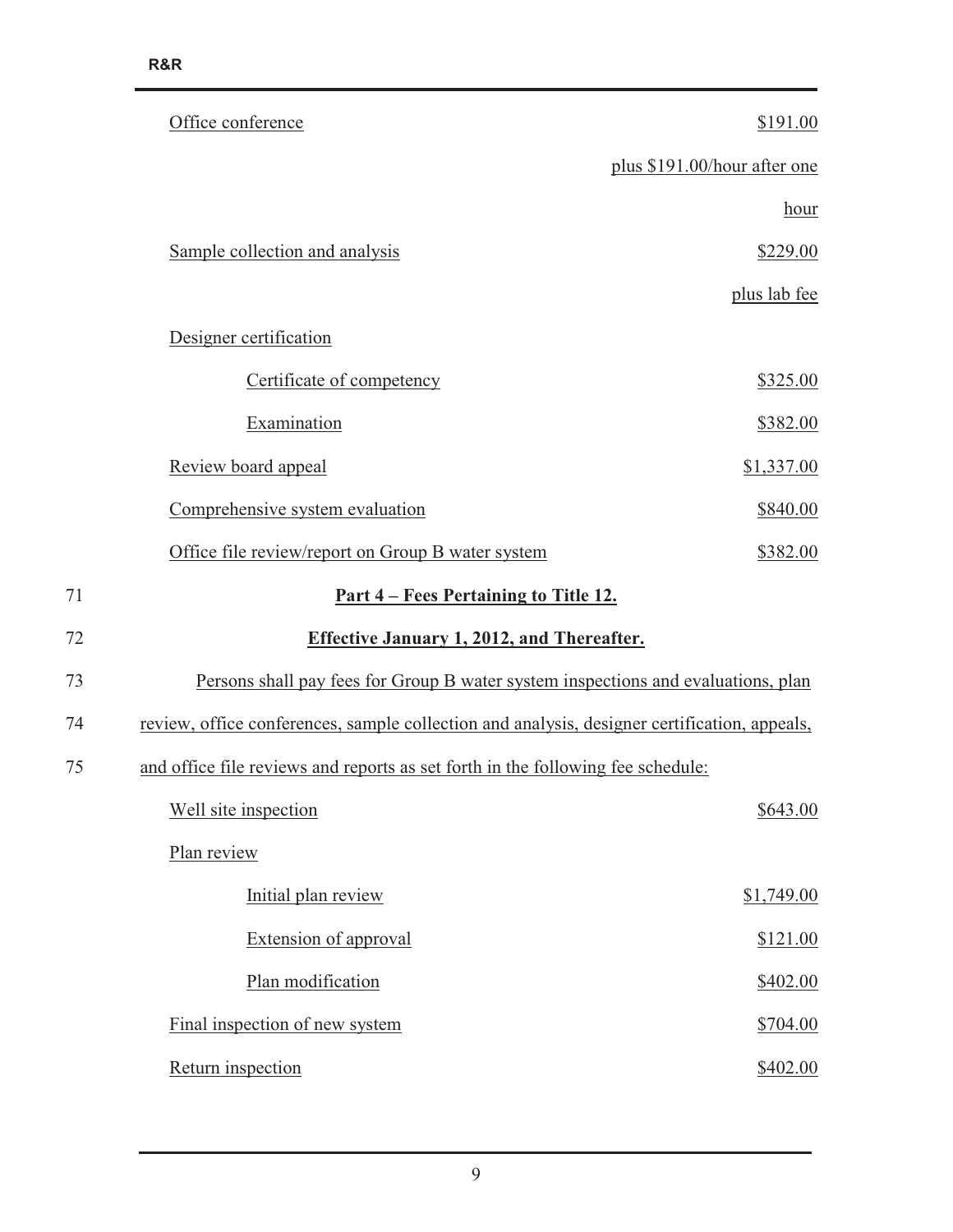|    | Office conference                                                              | \$201.00     |
|----|--------------------------------------------------------------------------------|--------------|
|    | plus \$201.00/hour after one                                                   |              |
|    |                                                                                | hour         |
|    | Sample collection and analysis                                                 | \$241.00     |
|    |                                                                                | plus lab fee |
|    | Designer certification                                                         |              |
|    | Certificate of competency                                                      | \$342.00     |
|    | Examination                                                                    | \$402.00     |
|    | Review board appeal                                                            | \$1,407.00   |
|    | Comprehensive system evaluation                                                | \$884.00     |
|    | Office file review/report on Group B water system                              | \$402.00     |
| 76 | SECTION 2. R&R 99-01, Section 2 (part), as amended, and BOH 2.18.020 are       |              |
| 77 | each hereby amended to read as follows:                                        |              |
| 78 | Fee schedule.                                                                  |              |
| 79 | Part 1 – Fees Pertaining to Title 13                                           |              |
| 80 | <b>Effective Through December 31, 2009.</b>                                    |              |
| 81 | Persons shall pay permit fees, application review fees, reinspection fees,     |              |
| 82 | monitoring report filing fees, variance request fees, special service fees and |              |
| 83 | miscellaneous fees under Title 13 as set forth in the following fee schedule:  |              |
|    | 1.<br>On-site sewage system construction permit fee                            |              |
|    | single-family, new pressurized<br>a.                                           | \$772.00     |
|    | single-family, new gravity<br>b.                                               | \$665.00     |
|    | single-family, repair or modification<br>$\mathbf{c}$ .                        | \$596.00     |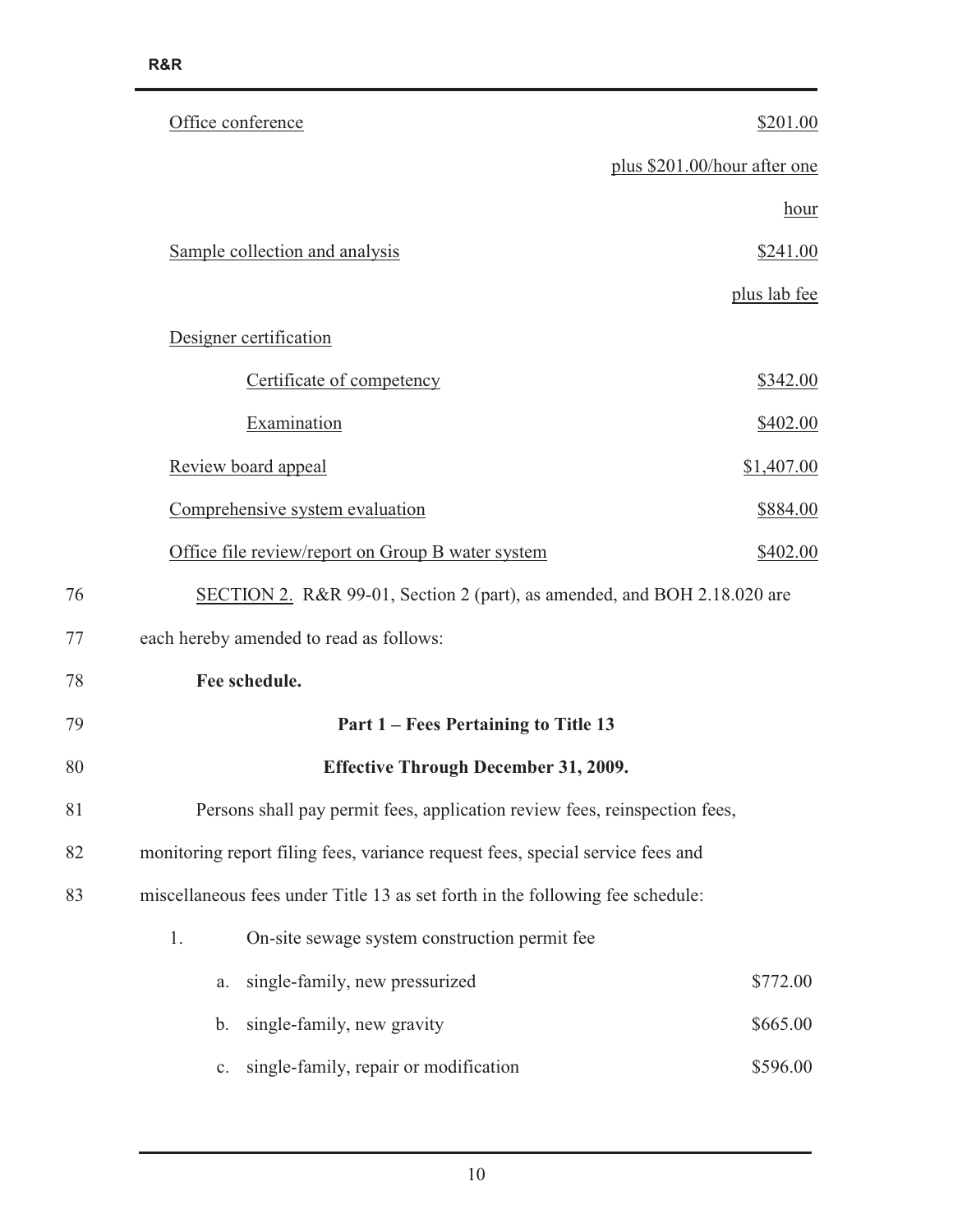|    | d.            | single-family, limited repair                     | \$212.00        |
|----|---------------|---------------------------------------------------|-----------------|
|    | e.            | non-single-family                                 | \$1,035.00      |
|    | f.            | delinquent submittal of record drawing            | \$173.00        |
| 2. |               | On-site sewage system maintainer certificate of   |                 |
|    |               | competency fee                                    |                 |
|    | a.            | Issued July 1 or before                           | \$277.00        |
|    | $\mathbf b$ . | Issued after July 1                               | \$139.00        |
|    | c.            | Maintainer competency examination                 | \$277.00        |
| 3. |               | Master installer certificate of competency fee    |                 |
|    | a.            | Issued July 1 or before                           | \$277.00        |
|    | $\mathbf b$ . | Issued after July 1                               | \$139.00        |
|    | c.            | Master installer competency examination           | \$277.00        |
| 4. |               | Associate installer certificate of competency fee |                 |
|    | a.            | Initial and renewal certificate                   | \$104.00        |
|    | $\mathbf b$ . | Associate installer competency examination        | \$173.00        |
| 5. |               | On-site sewage system pumper certificate of       |                 |
|    |               | competency fee                                    |                 |
|    | a.            | <b>Business owner</b>                             | \$208.00        |
|    | b.            | Pumper employee                                   | \$104.00        |
|    | c.            | Vehicle inspection tab                            | \$87.00/vehicle |
|    | d.            | Pumper competency examination                     | \$173.00        |
| 6. |               | Site design application review fee                |                 |
|    | a.            | Gravity system, new                               | \$442.00        |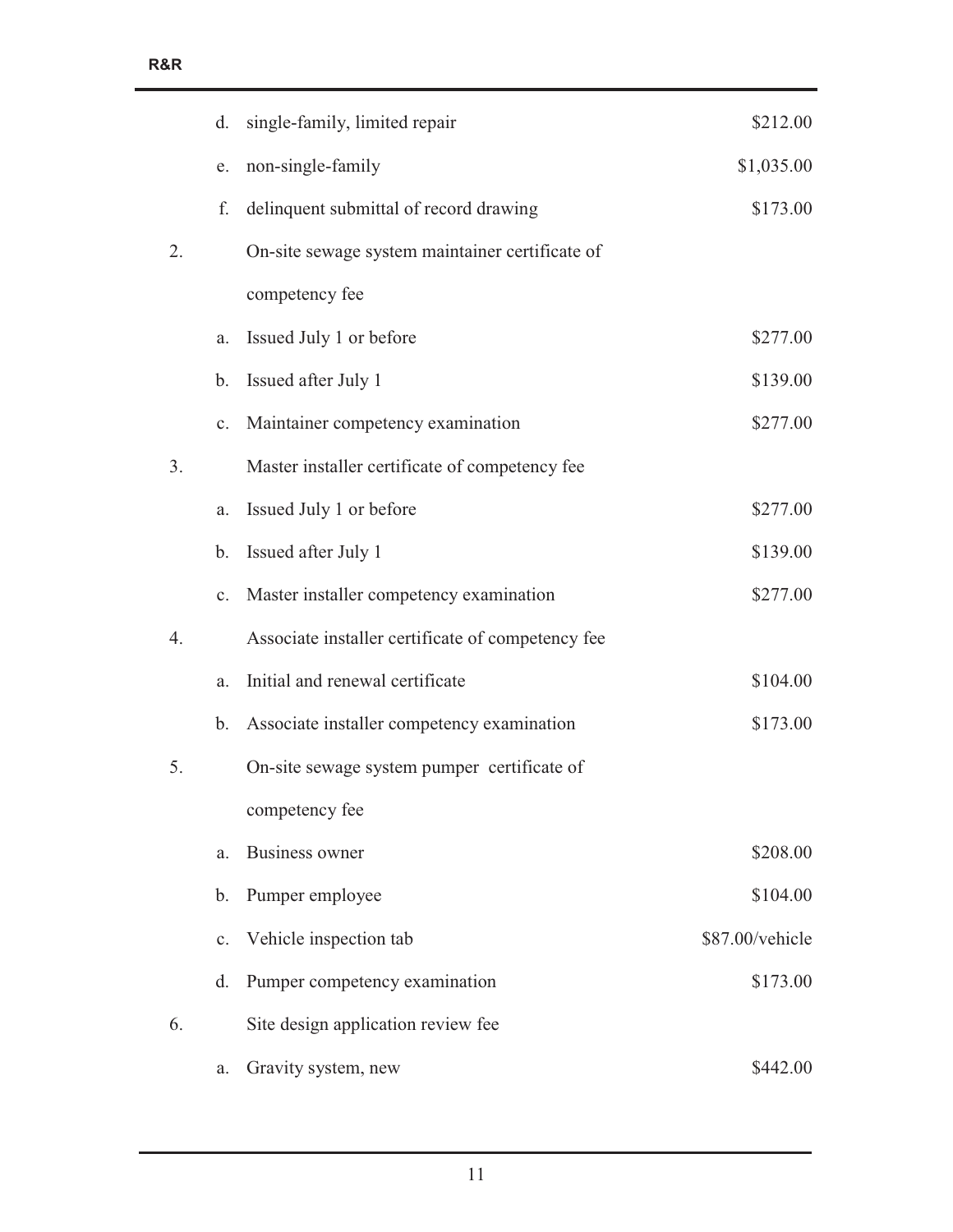|     |               | b. Pressurized system, new                     | \$749.00                |
|-----|---------------|------------------------------------------------|-------------------------|
|     |               | c. Revision review                             | \$173.00 base fee plus  |
|     |               |                                                | \$173.00/hour after one |
|     |               |                                                | hour                    |
| 7.  |               | Community and large on-site sewage systems     |                         |
|     |               | review fees                                    |                         |
|     | a.            | Preliminary engineering report, new and        | \$659.00                |
|     |               | replacement                                    |                         |
|     | $\mathbf b$ . | Plans and specifications, new                  | \$763.00                |
|     | c.            | Plans and specifications, repaired and         | \$520.00                |
|     |               | replacement                                    |                         |
|     | d.            | Management agreement review                    | \$243.00                |
| 8.  |               | Subdivision review fees                        |                         |
|     | a.            | Pre-application review                         | $$696.00 + $115.00/lot$ |
|     | b.            | Final application review                       | $$1,214.00+$            |
|     |               |                                                | \$175.00/lot            |
| 9.  |               | Sewage review committee fees                   |                         |
|     | a.            | Appeal review                                  | \$1,279.00              |
|     | b.            | Refunds, non refundable amount                 | \$75.00                 |
| 10. |               | Miscellaneous fees                             |                         |
|     | a.            | Building remodel review                        | \$451.00                |
|     | b.            | Wastewater tank manufacturers standards review | $$173.00$ base fee plus |
|     |               |                                                | \$173.00/hour after one |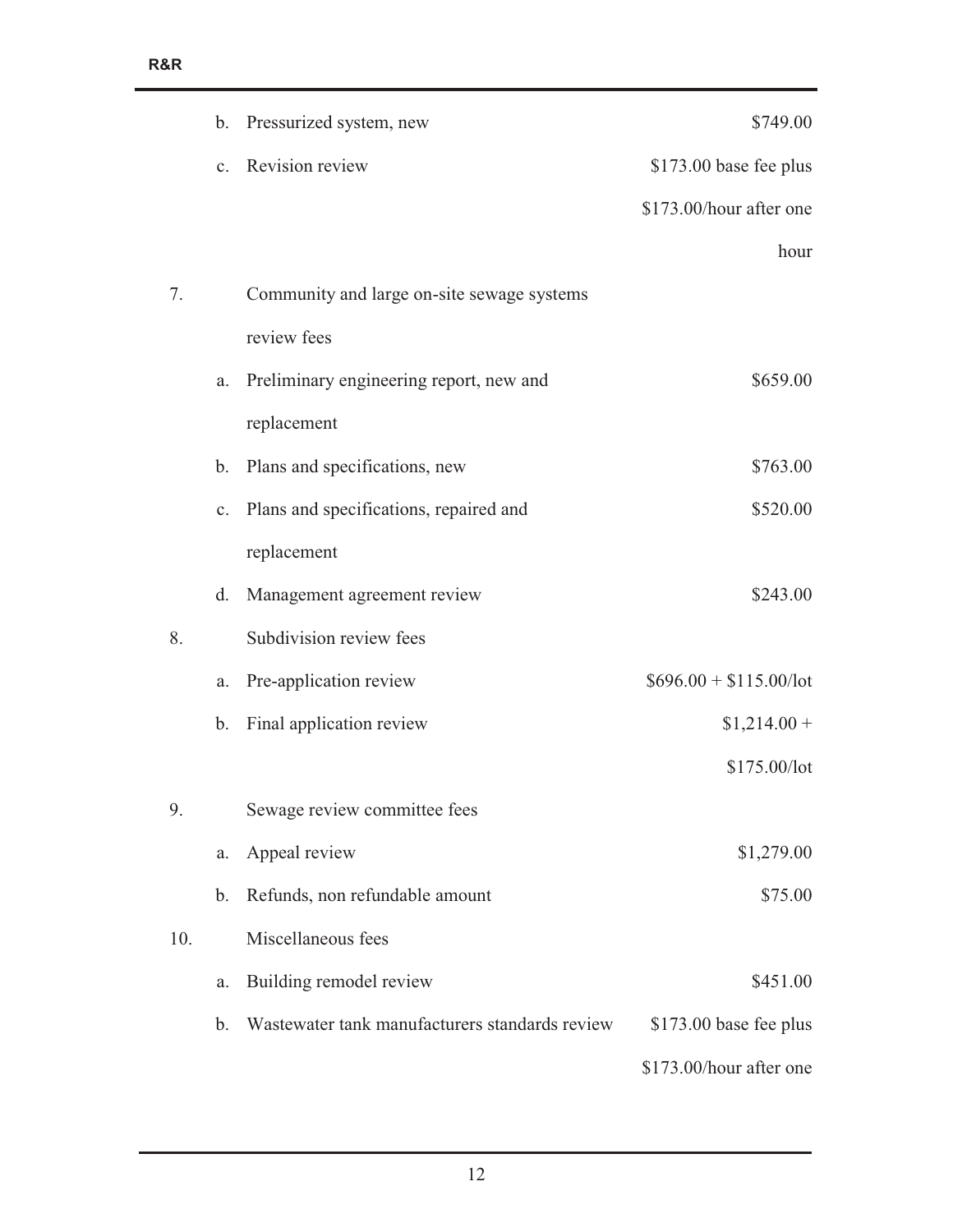|                |                                                 | hour                   |
|----------------|-------------------------------------------------|------------------------|
| $\mathbf{c}.$  | On-site sewage system maintainer's maintenance  |                        |
|                | and performance monitoring inspection report    |                        |
|                | filing:                                         |                        |
|                | (1) Periodic maintenance and performance        | \$25.00                |
|                | monitoring                                      |                        |
|                | (2) Monitoring and performance inspection       | \$95.00                |
|                | before transfer of title to property            |                        |
| d.             | Alternative, community, commercial system       | \$173.00               |
|                | monitoring by the health officer                |                        |
| e.             | Review of new proprietary device, method or     | actual cost            |
|                | product                                         |                        |
| f.             | Disciplinary/performance review conference for  | \$173.00               |
|                | certificate of competency holder                |                        |
| g.             | Reinstatement of certificate after suspension   | Applicable certificate |
|                |                                                 | fee                    |
|                | h. Reinspection fee                             | actual cost/\$173.00   |
|                |                                                 | minimum                |
| i.             | Change of designer of record                    | \$173.00               |
| $\mathbf{j}$ . | Replacement private well/spring location review | \$225.00               |
| k.             | Watertable monitoring plan review               | \$734.00               |
| 1.             | On-site sewage system operation and             | \$40.00                |
|                | maintenance program fee due from buyer or       |                        |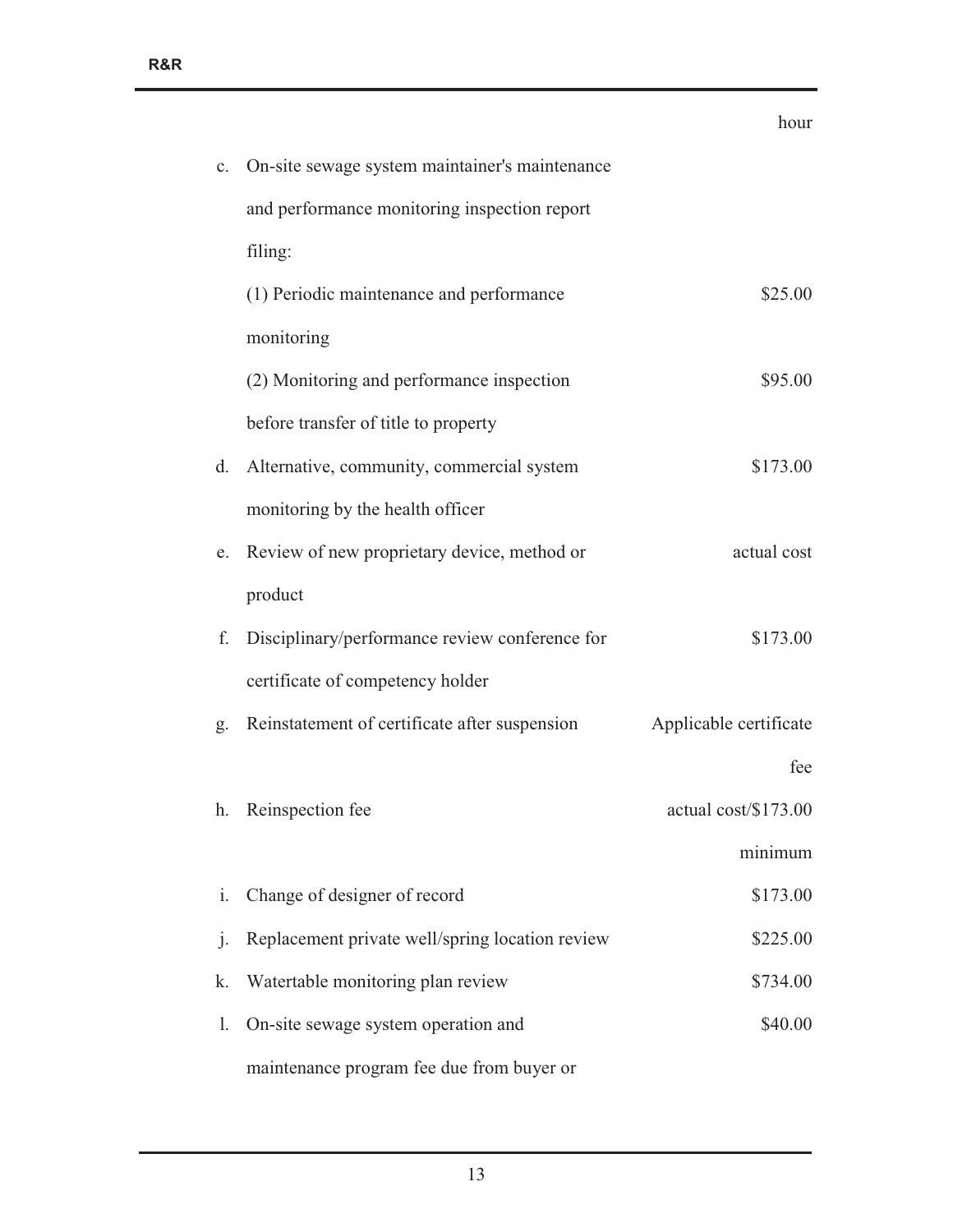| 85 | Effective January 1, 2010, Through December 31, 2010. |                        |
|----|-------------------------------------------------------|------------------------|
| 84 | Part 2 – Fees Pertaining to Title 13                  |                        |
|    |                                                       | performance data       |
|    |                                                       | monitoring of product  |
|    |                                                       | permit issuance and    |
|    |                                                       | of permit application, |
| p. | Annual product development permit                     | actual cost of review  |
|    | on the same premises                                  |                        |
|    | system and an individual private, nonpublic well      |                        |
| 0. | Report on the condition of an on-site sewage          | \$522.00               |
|    | nonpublic well                                        |                        |
| m. | Report on the condition of an individual private,     | \$366.00               |
|    | ownership                                             |                        |
|    | system at time of sale or transfer of property        |                        |
|    | transferee of a property served by on-site sewage     |                        |
|    |                                                       |                        |

86 Persons shall pay permit fees, application review fees, reinspection fees,

- 87 monitoring report filing fees, variance request fees, special service fees and
- 88 miscellaneous fees under BOH Title 13 as set forth in the following fee schedule:

| 1. |         | On-site sewage system construction permit fee. |          |
|----|---------|------------------------------------------------|----------|
|    | a.      | single-family, new pressurized                 | \$819.00 |
|    | $b_{1}$ | single-family, new gravity                     | \$692.00 |
|    |         | c. single-family, repair or modification       | \$619.00 |
|    | d.      | single-family, limited repair                  | \$218.00 |
|    |         |                                                |          |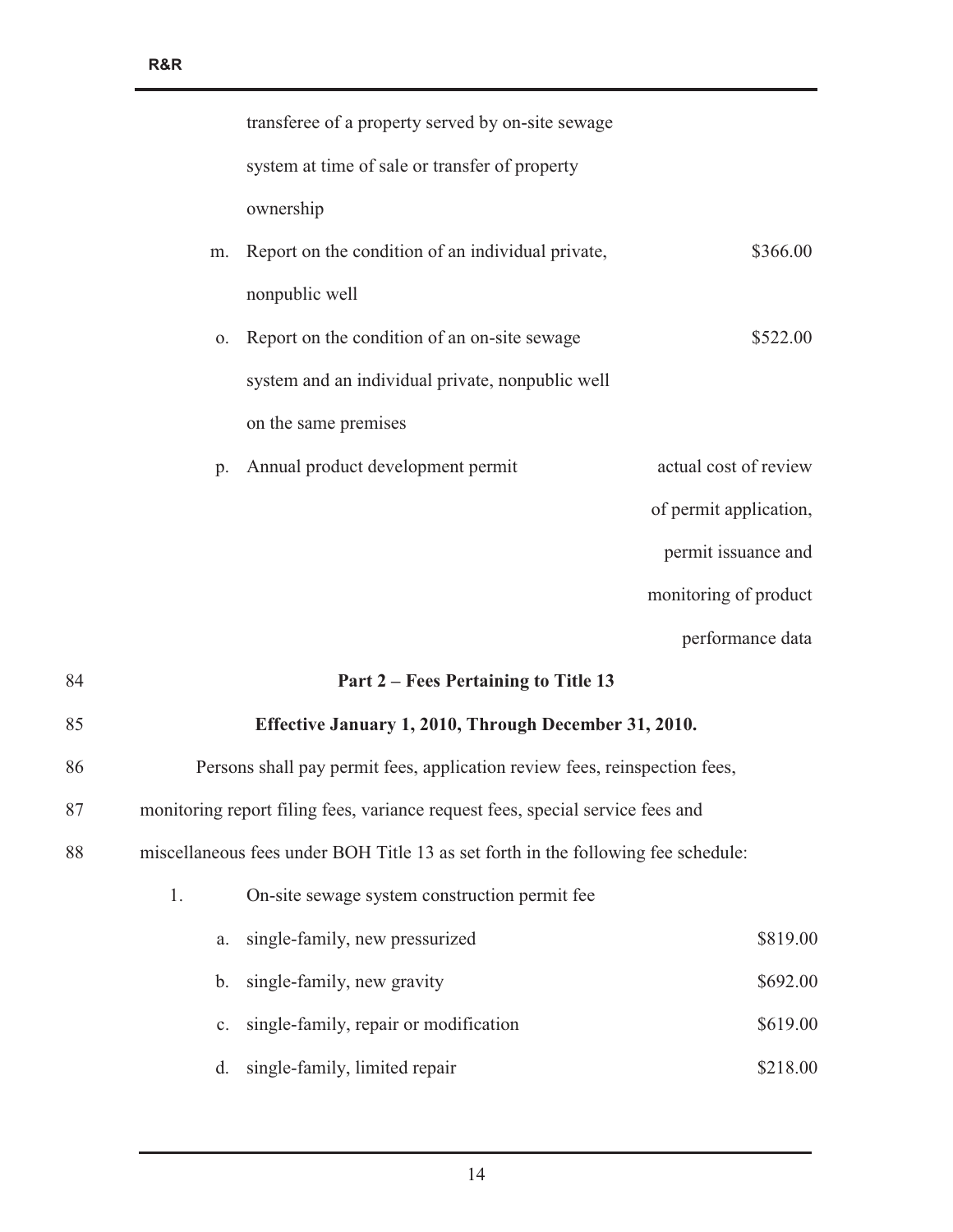|                  | e.             | non-single-family                                    | \$1,092.00          |
|------------------|----------------|------------------------------------------------------|---------------------|
|                  | f.             | delinquent submittal of record drawing               | \$182.00            |
| 2.               |                | On-site sewage system maintainer certificate of      |                     |
|                  |                | competency fee                                       |                     |
|                  | a.             | Issued July 1 or before                              | \$291.00            |
|                  | b.             | Issued after July 1                                  | \$146.00            |
|                  | c.             | Maintainer competency examination                    | \$291.00            |
| 3.               |                | Master installer certificate of competency fee       |                     |
|                  | a.             | Issued July 1 or before                              | \$291.00            |
|                  | b.             | Issued after July 1                                  | \$146.00            |
|                  | $\mathbf{c}$ . | Master installer competency examination              | \$291.00            |
| $\overline{4}$ . |                | Associate installer certificate of competency fee    |                     |
|                  | a.             | Initial and renewal certificate                      | \$109.00            |
|                  | b.             | Associate installer competency examination           | \$182.00            |
| 5.               |                | On-site sewage system pumper certificate of          |                     |
|                  |                | competency fee                                       |                     |
|                  | a.             | Business owner                                       | \$218.00            |
|                  | b.             | Pumper employee                                      | \$109.00            |
|                  | c.             | Vehicle inspection tab                               | \$91.00 per vehicle |
|                  | d.             | Pumper competency examination                        | \$182.00            |
| 6.               |                | Site design application review fee                   |                     |
|                  |                | The site design application review fee shall consist |                     |
|                  |                | of a base fee, plus a potable water review fee as    |                     |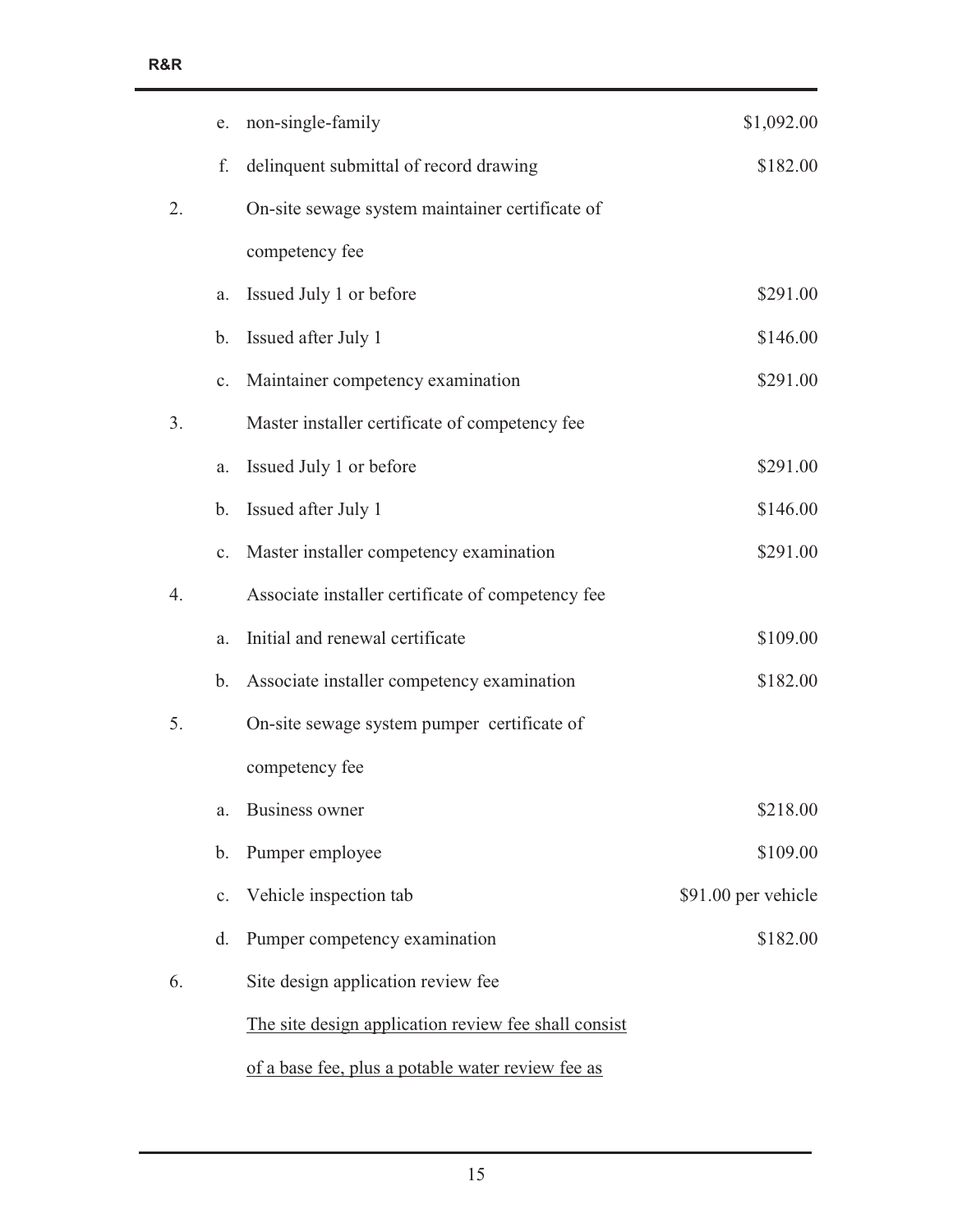## follows:

|    | a.             |                 | $((Gravity system, new))$ Base fee                 | $((\$455.00))$      |
|----|----------------|-----------------|----------------------------------------------------|---------------------|
|    |                | (1)             | Gravity system, new                                | \$455.00            |
|    |                | (2)             | Pressurized system, new                            | \$783.00            |
|    | $\mathbf b$ .  |                 | ((Pressurized system, new)) Potable water review   | $((\$783.00))$      |
|    |                | fee             |                                                    |                     |
|    |                | (1)             | Served by Group A water system with                | \$0.00              |
|    |                |                 | more than 1000 connections                         |                     |
|    |                | (2)             | Served by Group A water system with                | \$91.00             |
|    |                |                 | 1000 or fewer connections                          |                     |
|    |                | (3)             | Served by Group B water system                     | \$243.00            |
|    |                | (4)             | Served by individual well                          | \$121.00            |
|    | $\mathbf{c}$ . | Revision review |                                                    | \$182.00 base fee   |
|    |                |                 |                                                    | plus \$182.00 per   |
|    |                |                 |                                                    | hour after one hour |
| 7. |                |                 | Community and large on-site sewage systems         |                     |
|    |                | review fees     |                                                    |                     |
|    | a.             |                 | Preliminary engineering report, new and            | \$692.00            |
|    |                | replacement     |                                                    |                     |
|    | $\mathbf b$ .  |                 | Plans and specifications, new                      | \$801.00            |
|    | $\mathbf{c}$ . |                 | Plans and specifications, repaired and replacement | \$546.00            |
|    | d.             |                 | Management agreement review                        | \$255.00            |
| 8. |                |                 | Subdivision review fees                            |                     |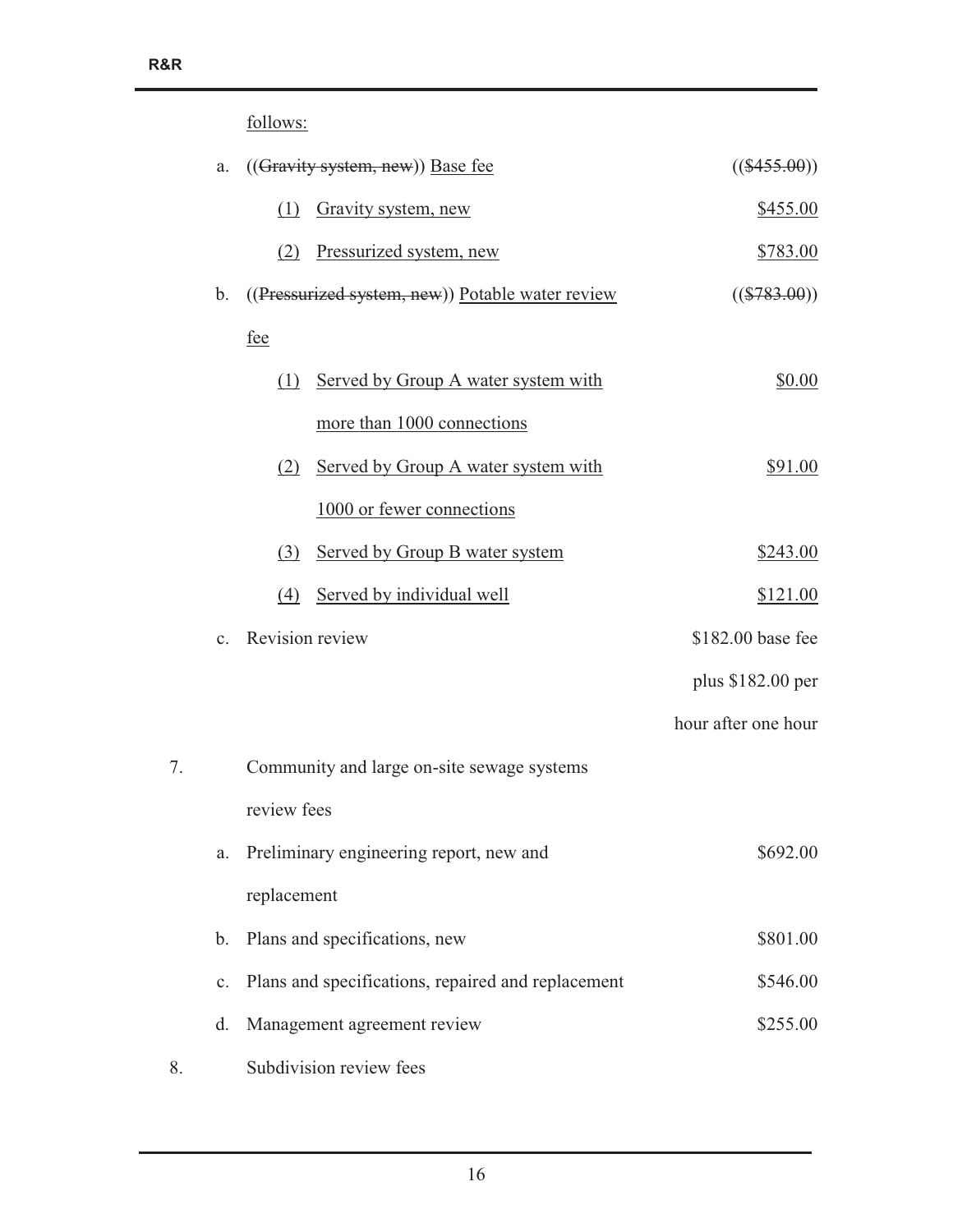|     | a.             | Pre-application review                           | \$728.00 plus       |
|-----|----------------|--------------------------------------------------|---------------------|
|     |                |                                                  | \$115.00 per lot    |
|     | b.             | Final application review                         | \$1,274.00 plus     |
|     |                |                                                  | \$175.00 per lot    |
| 9.  |                | Sewage review committee fees                     |                     |
|     | a.             | Appeal review                                    | \$1,347.00          |
|     | b.             | Refunds, non refundable amount                   | \$75.00             |
| 10. |                | Miscellaneous fees                               |                     |
|     | a.             | Building remodel review                          | \$473.00 base fee   |
|     |                |                                                  | plus potable water  |
|     |                |                                                  | review fee          |
|     | $\mathbf b$ .  | Wastewater tank manufacturers standards review   | \$182.00 base fee   |
|     |                |                                                  | plus \$182.00 per   |
|     |                |                                                  | hour after one hour |
|     | $\mathbf{C}$ . | On-site sewage system maintainer's maintenance   |                     |
|     |                | and performance monitoring inspection report     |                     |
|     |                | filing:                                          |                     |
|     |                | (1) Periodic maintenance and performance         | \$25.00             |
|     |                | monitoring                                       |                     |
|     |                | (2) Monitoring and performance inspection before | \$100.00            |
|     |                | transfer of title to property                    |                     |
|     | d.             | Alternative, community, commercial system        | \$182.00            |
|     |                | monitoring by the health officer                 |                     |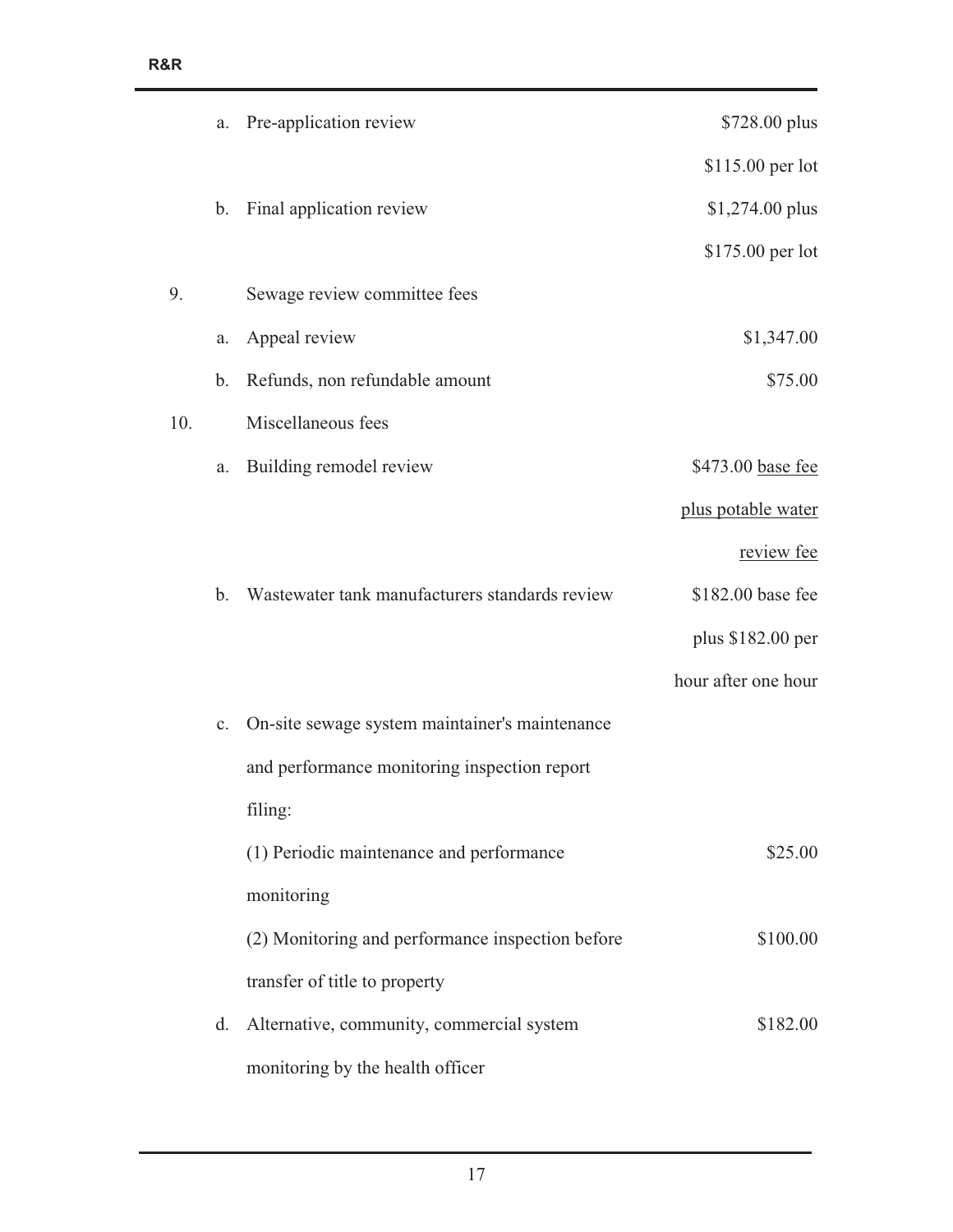| e.             | Review of new proprietary device, method or         | actual cost            |
|----------------|-----------------------------------------------------|------------------------|
|                | product                                             |                        |
| f.             | Disciplinary/performance review conference for      | \$182.00               |
|                | certificate of competency holder                    |                        |
| g.             | Reinstatement of certificate after suspension       | applicable certificate |
|                |                                                     | fee                    |
| h.             | Reinspection fee                                    | \$182.00 minimum       |
| i.             | Change of designer of record                        | \$182.00               |
| $\mathbf{j}$ . | Replacement private well/spring location review     | \$237.00               |
| k.             | Watertable monitoring plan review                   | \$819.00               |
| 1.             | On-site sewage system operation and maintenance     | \$40.00                |
|                | program fee due from buyer or transferee of a       |                        |
|                | property served by on-site sewage system at time of |                        |
|                | sale or transfer of property ownership              |                        |
| m.             | Report on the condition of an individual private,   | \$382.00               |
|                | nonpublic well                                      |                        |
| 0.             | Report on the condition of an on-site sewage system | \$546.00               |
|                | and an individual private, nonpublic well on the    |                        |
|                | same premises                                       |                        |
| p.             | Annual product development permit                   | actual cost of review  |
|                |                                                     | of permit              |
|                |                                                     | application, permit    |
|                |                                                     | issuance and           |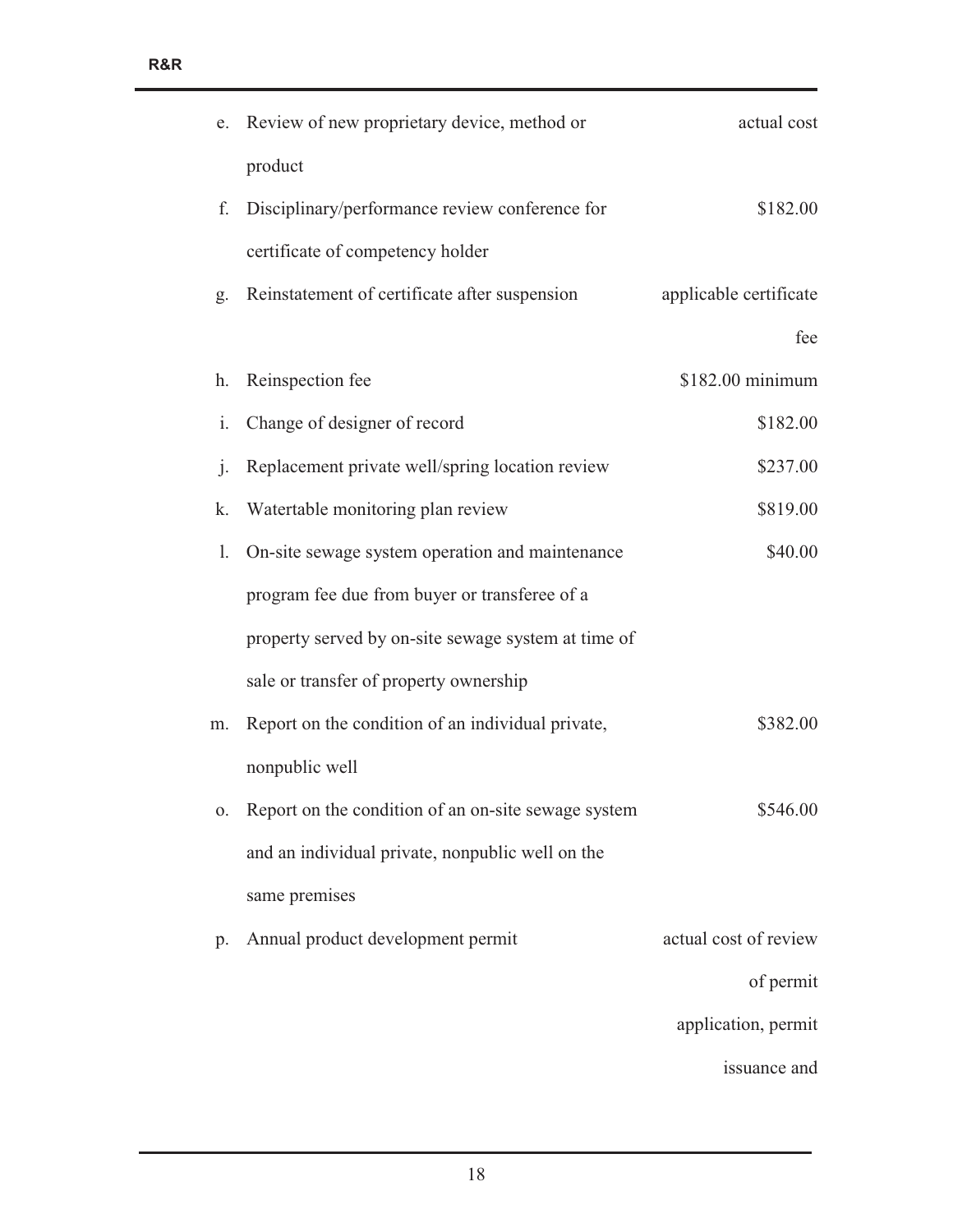data 89 **Part 3 – Fees Pertaining to Title 13**  90 **Effective January 1, 2011, Through December 31, 2011.** 91 Persons shall pay permit fees, application review fees, reinspection fees, 92 monitoring report filing fees, variance request fees, special service fees and 93 miscellaneous fees under Title 13 as set forth in the following fee schedule: 1. On-site sewage system construction permit fee a. single-family, new pressurized  $$860.00$ b. single-family, new gravity  $$726.00$ c. single-family, repair or modification  $$649.00$ d. single-family, limited repair \$229.00 e. non-single-family  $$1,146.00$ f. delinquent submittal of record drawing \$191.00 2. On-site sewage system maintainer certificate of competency fee a. Issued July 1 or before  $$306.00$ b. Issued after July 1  $$153.00$ c. Maintainer competency examination \$306.00 3. Master installer certificate of competency fee a. Issued July 1 or before  $$306.00$ b. Issued after July 1  $$153.00$ 

monitoring of

product performance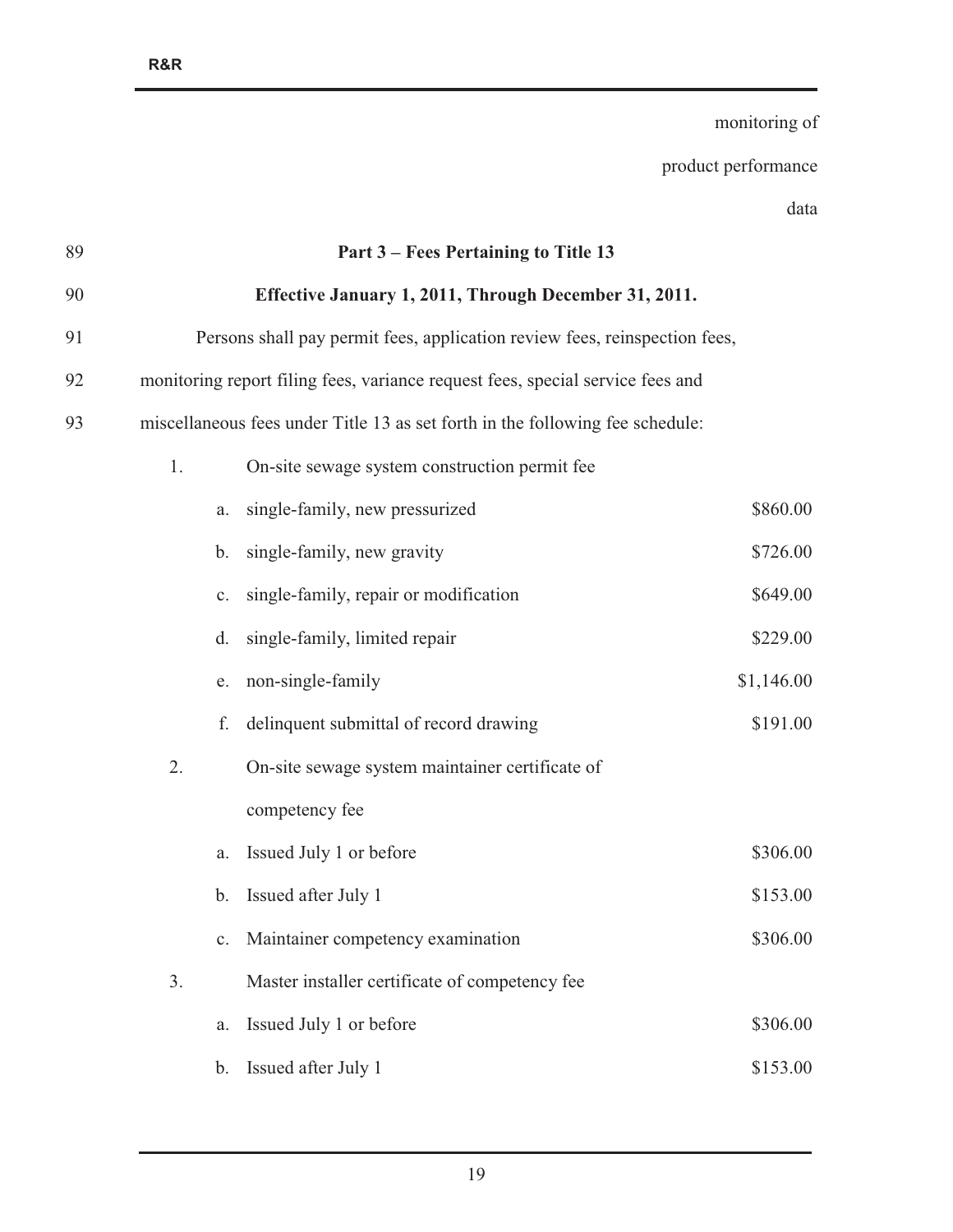|    | c.            | Master installer competency examination            | \$306.00       |
|----|---------------|----------------------------------------------------|----------------|
| 4. |               | Associate installer certificate of competency fee  |                |
|    | a.            | Initial and renewal certificate                    | \$115.00       |
|    | $\mathbf b$ . | Associate installer competency examination         | \$191.00       |
| 5. |               | On-site sewage system pumper certificate of        |                |
|    |               | competency fee                                     |                |
|    | a.            | Business owner                                     | \$229.00       |
|    | b.            | Pumper employee                                    | \$115.00       |
|    | c.            | Vehicle inspection tab                             | \$96/vehicle   |
|    | d.            | Pumper competency examination                      | \$191.00       |
| 6. |               | Site design application review fee                 |                |
|    |               | The site design application review fee shall       |                |
|    |               | consist of a base fee, plus a potable water review |                |
|    |               | fee as follows:                                    |                |
|    | a.            | $((Gravity system, new))$ Base fee                 | $((\$478.00))$ |
|    |               | Gravity system, new<br>(1)                         | \$478.00       |
|    |               | Pressurized system, new<br>(2)                     | \$821.00       |
|    | $\mathbf b$ . | ((Pressurized system, new)) Potable water review   | $((\$821.00))$ |
|    |               | <u>fee</u>                                         |                |
|    |               | Served by Group A water system with<br>(1)         | \$0.00         |
|    |               | more than 1000 connections                         |                |
|    |               | Served by Group A water system with<br>(2)         | \$95.00        |
|    |               | 1000 or fewer connections                          |                |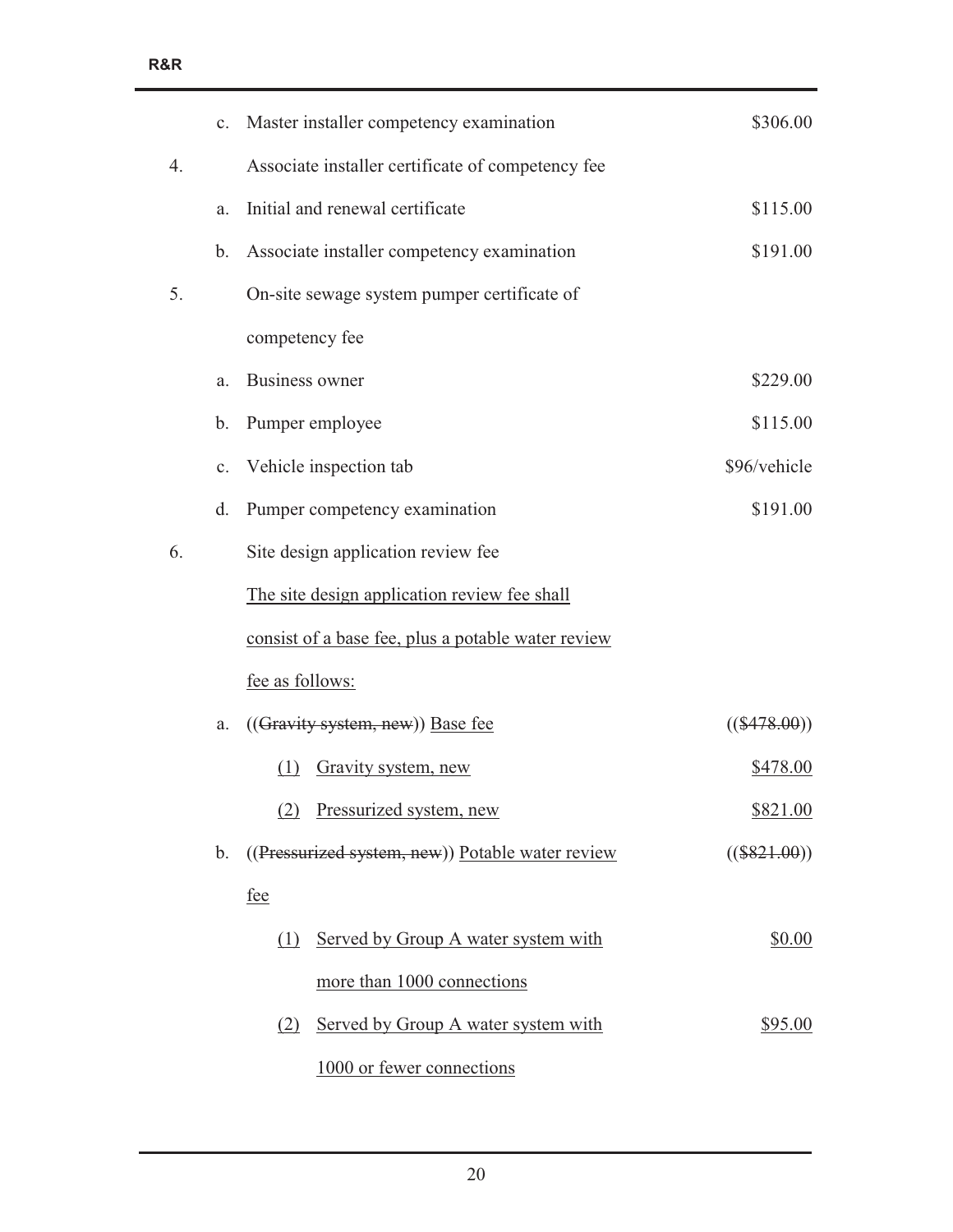|     |                | (3) Served by Group B water system         | \$254.00                |
|-----|----------------|--------------------------------------------|-------------------------|
|     |                | Served by individual well<br>(4)           | \$127.00                |
|     | $\mathbf{c}$ . | Revision review                            | \$191.00 base fee plus  |
|     |                |                                            | \$191.00/hour after one |
|     |                |                                            | hour                    |
| 7.  |                | Community and large on-site sewage systems |                         |
|     |                | review fees                                |                         |
|     | a.             | Preliminary engineering report, new and    | \$726.00                |
|     |                | replacement                                |                         |
|     | $\mathbf{b}$ . | Plans and specifications, new              | \$840.00                |
|     | $\mathbf{c}$ . | Plans and specifications, repaired and     | \$573.00                |
|     |                | replacement                                |                         |
|     | d.             | Management agreement review                | \$267.00                |
| 8.  |                | Subdivision review fees                    |                         |
|     | a.             | Pre-application review                     | \$764.00 plus \$115.00  |
|     |                |                                            | per lot                 |
|     | b.             | Final application review                   | \$1,337.00 plus         |
|     |                |                                            | \$175.00 per lot        |
| 9.  |                | Sewage review committee fees               |                         |
|     | a.             | Appeal review                              | \$1,413.00              |
|     | b.             | Refunds, non refundable amount             | \$75.00                 |
| 10. |                | Miscellaneous fees                         |                         |
|     | a.             | Building remodel review                    | \$497.00 base fee       |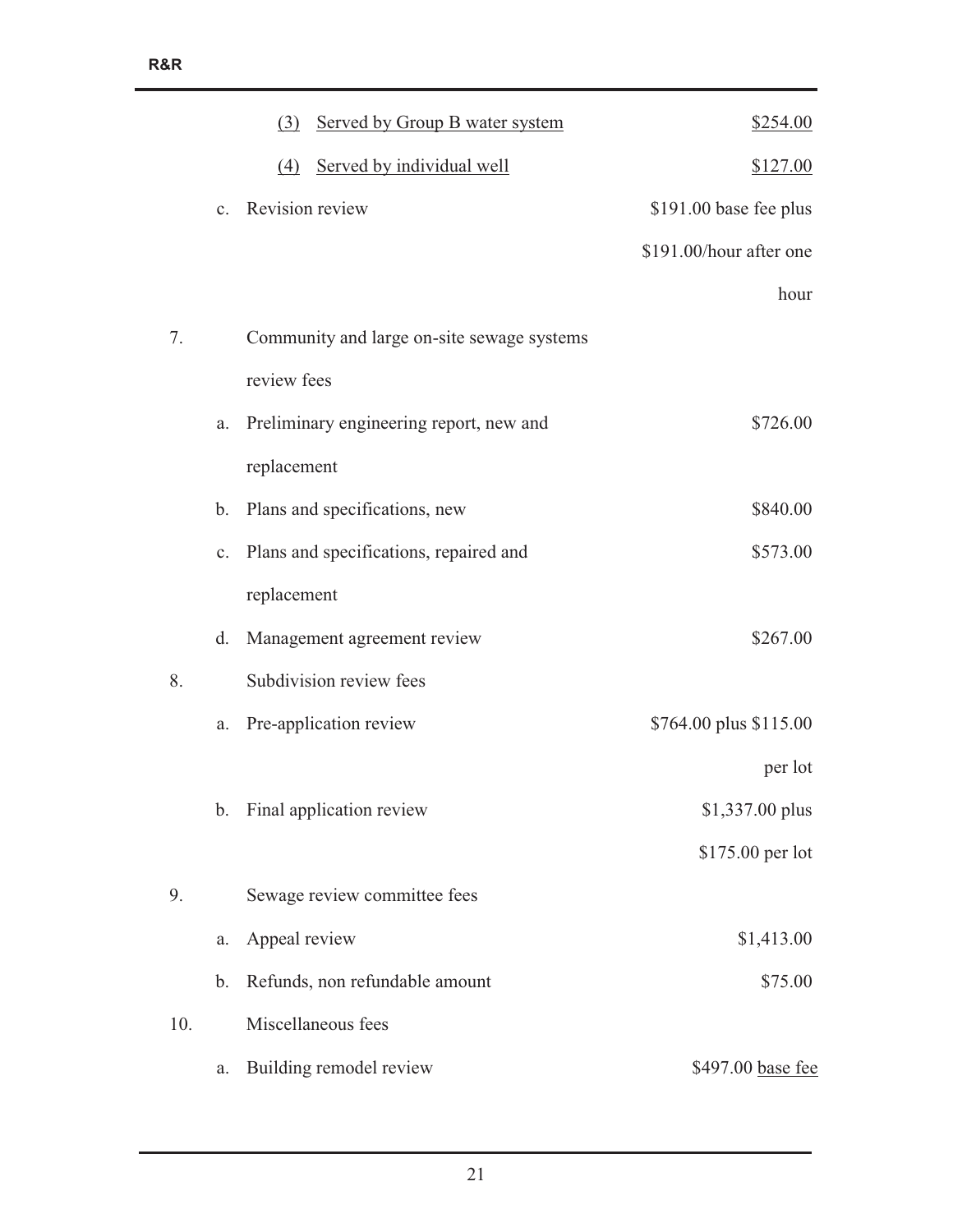|                |                                                | plus potable water      |
|----------------|------------------------------------------------|-------------------------|
|                |                                                | review fee              |
| b.             | Wastewater tank manufacturers standards review | \$191.00 base fee plus  |
|                |                                                | \$191.00 per hour after |
|                |                                                | one hour                |
| $\mathbf{c}$ . | On-site sewage system maintainer's maintenance |                         |
|                | and performance monitoring inspection report   |                         |
|                | filing:                                        |                         |
|                | (1) Periodic maintenance and performance       | \$27.00                 |
|                | monitoring                                     |                         |
|                | (2) Monitoring and performance inspection      | \$105.00                |
|                | before transfer of title to property           |                         |
| d.             | Alternative, community, commercial system      | \$191.00                |
|                | monitoring by the health officer               |                         |
| e.             | Review of new proprietary device, method or    | actual cost             |
|                | product                                        |                         |
|                | Disciplinary/performance review conference for | \$573.00                |
|                | certificate of competency holder               |                         |
| g.             | Reinstatement of certificate after suspension  | applicable certificate  |
|                |                                                | fee                     |
| h.             | Reinspection fee                               | actual cost/\$191.00    |
|                |                                                | minimum                 |
| $\mathbf{i}$ . | Change of designer of record                   | \$191.00                |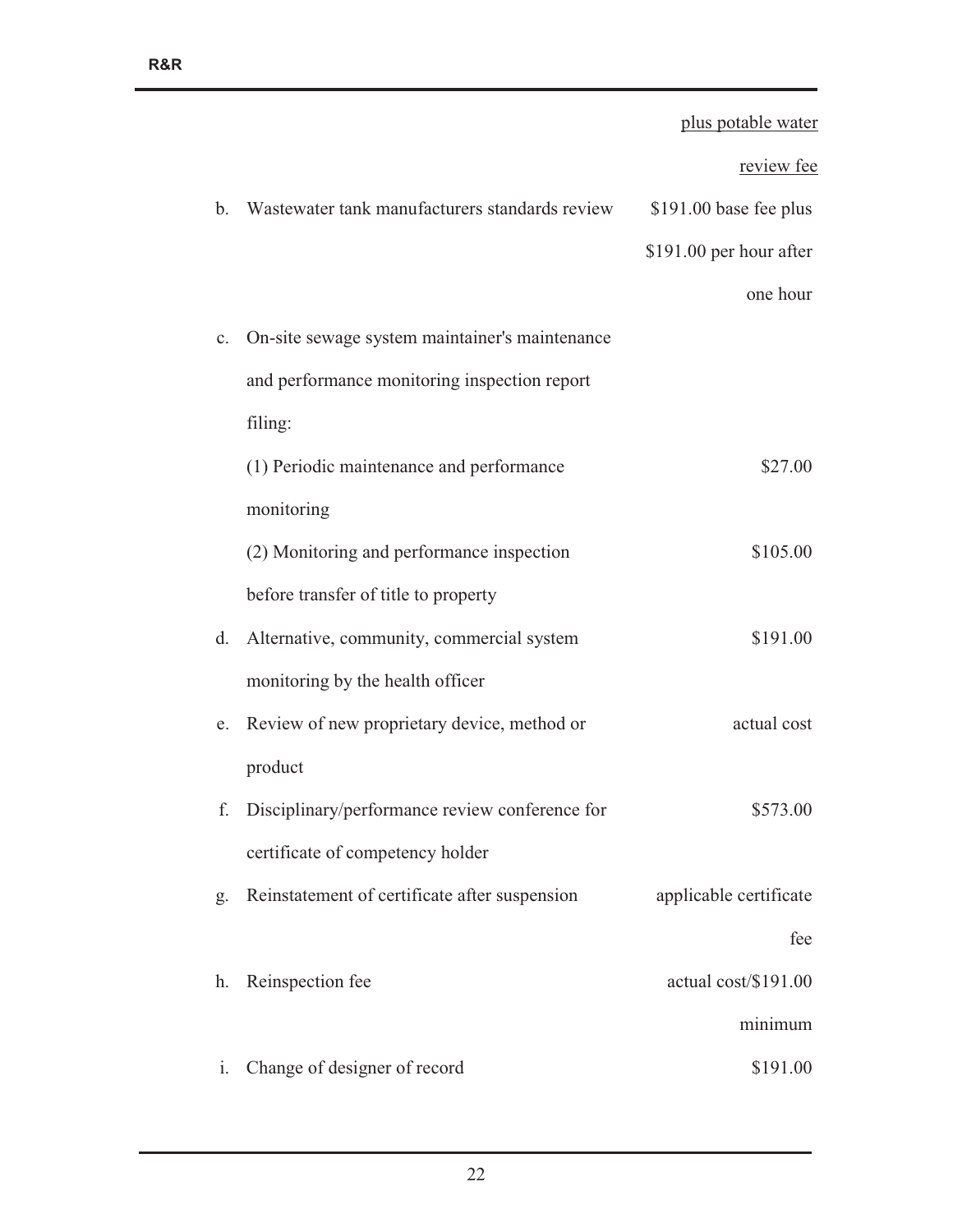|    | $\mathbf{i}$ . | Replacement private well/spring location review                                | \$248.00               |
|----|----------------|--------------------------------------------------------------------------------|------------------------|
|    | k.             | Watertable monitoring plan review                                              | \$860.00               |
|    | 1.             | On-site sewage system operation and                                            | \$40.00                |
|    |                | maintenance program fee due from buyer or                                      |                        |
|    |                | transferee of a property served by on-site sewage                              |                        |
|    |                | system at time of sale or transfer of property                                 |                        |
|    |                | ownership                                                                      |                        |
|    | m.             | Report on the condition of an individual private,                              | \$401.00               |
|    |                | nonpublic well                                                                 |                        |
|    | 0.             | Report on the condition of an on-site sewage                                   | \$401.00               |
|    |                | system and an individual private, nonpublic well                               |                        |
|    |                | on the same premises                                                           |                        |
|    | $p_{\cdot}$    | Annual product development permit                                              | actual cost of review  |
|    |                |                                                                                | of permit application, |
|    |                |                                                                                | permit issuance and    |
|    |                |                                                                                | monitoring of product  |
|    |                |                                                                                | performance data       |
| 94 |                | Part 4 – Fees Pertaining to Title 13                                           |                        |
| 95 |                | Effective January 1, 2012, and Thereafter.                                     |                        |
| 96 |                | Persons shall pay permit fees, application review fees, reinspection fees,     |                        |
| 97 |                | monitoring report filing fees, variance request fees, special service fees and |                        |
| 98 |                | miscellaneous fees under Title 13 as set forth in the following fee schedule:  |                        |
|    | 1.             | On-site sewage system construction permit fee                                  |                        |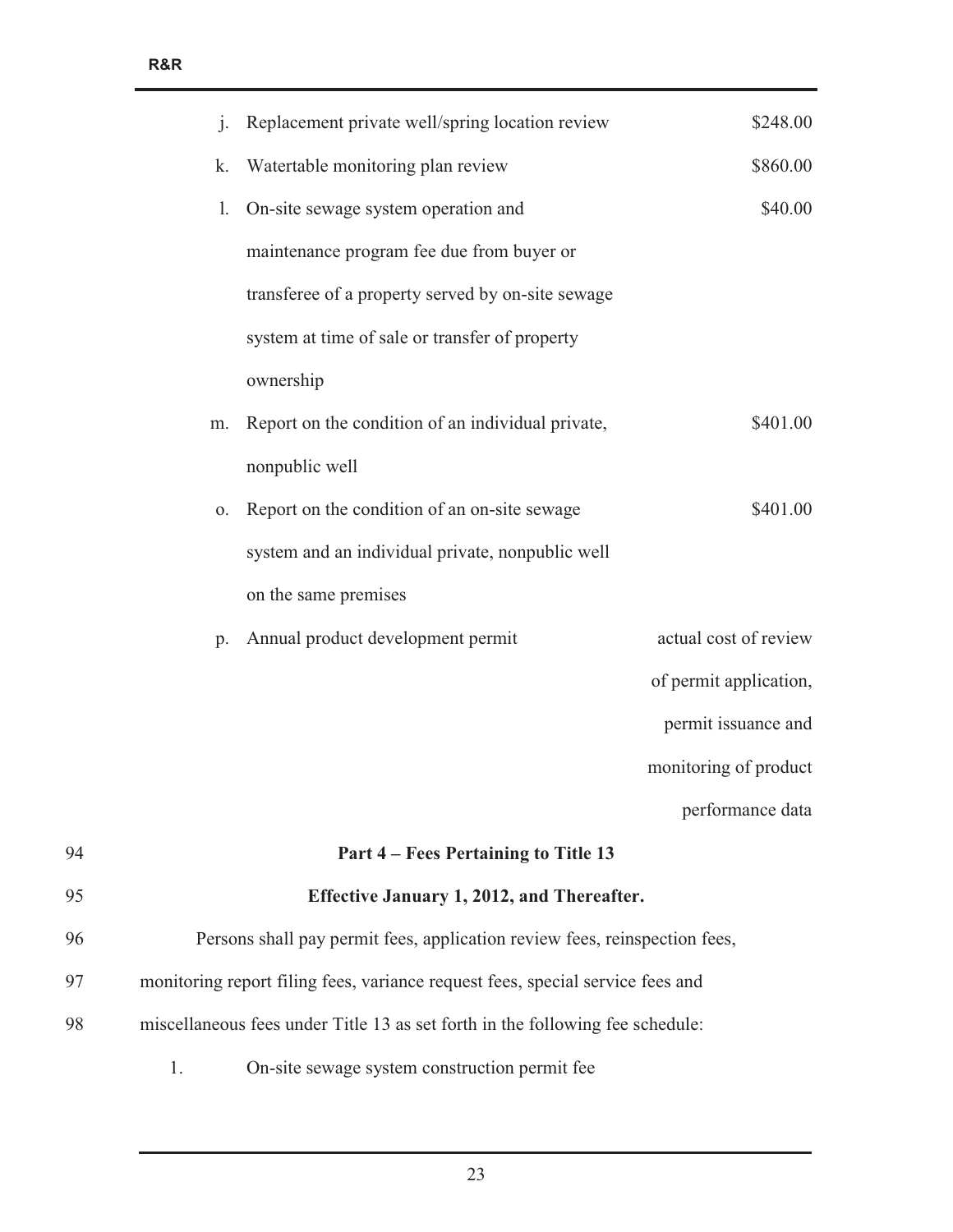|    | a.             | single-family, new pressurized                    | \$905.00      |
|----|----------------|---------------------------------------------------|---------------|
|    | b.             | single-family, new gravity                        | \$764.00      |
|    | $\mathbf{c}$ . | single-family, repair or modification             | \$683.00      |
|    | d.             | single-family, limited repair                     | \$241.00      |
|    | e.             | non-single-family                                 | \$1,206.00    |
|    | f.             | delinquent submittal of record drawing            | \$201.00      |
| 2. |                | On-site sewage system maintainer certificate of   |               |
|    |                | competency fee                                    |               |
|    | a.             | Issued July 1st or before                         | \$322.00      |
|    | $\mathbf b$ .  | Issued after July 1st                             | \$161.00      |
|    | $\mathbf{c}$ . | Maintainer competency examination                 | \$322.00      |
| 3. |                | Master installer certificate of competency fee    |               |
|    | a.             | Issued July 1 or before                           | \$322.00      |
|    | b.             | Issued after July 1                               | \$161.00      |
|    | $\mathbf{c}$ . | Master installer competency examination           | \$322.00      |
| 4. |                | Associate installer certificate of competency fee |               |
|    | a.             | Initial and renewal certificate                   | \$121.00      |
|    | b.             | Associate installer competency examination        | \$201.00      |
| 5. |                | On-site sewage system pumper certificate of       |               |
|    |                | competency fee                                    |               |
|    | a.             | <b>Business owner</b>                             | \$241.00      |
|    | b.             | Pumper employee                                   | \$121.00      |
|    | $\mathbf{c}.$  | Vehicle inspection tab                            | \$101/vehicle |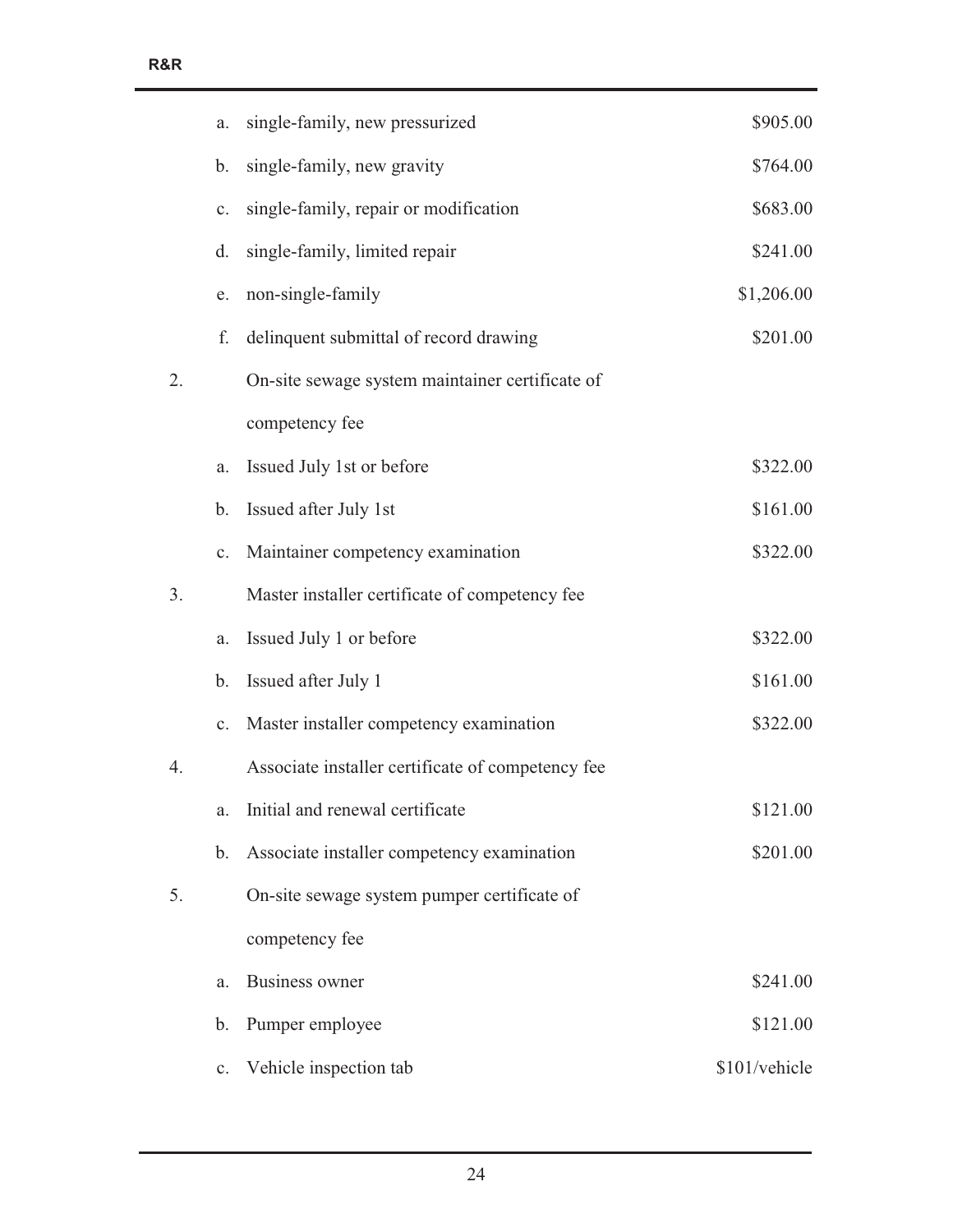|    | d.             | Pumper competency examination                      | \$201.00                |  |
|----|----------------|----------------------------------------------------|-------------------------|--|
| 6. |                | Site design application review fee                 |                         |  |
|    |                | The site design application review fee shall       |                         |  |
|    |                | consist of a base fee, plus a potable water review |                         |  |
|    |                | fee as follows:                                    |                         |  |
|    | a.             | $((Gravity system, new))$ Base fee                 | $((\$503.00))$          |  |
|    |                | Gravity system, new<br>(1)                         | \$503.00                |  |
|    |                | Pressurized system, new<br>(2)                     | \$864.00                |  |
|    | $\mathbf b$ .  | ((Pressurized system, new)) Potable water review   | $((\$864.00))$          |  |
|    |                | fee                                                |                         |  |
|    |                | Served by Group A water system with<br>(1)         | \$0.00                  |  |
|    |                | more than 1000 connections                         |                         |  |
|    |                | Served by Group A water system with<br>(2)         | \$101.00                |  |
|    |                | 1000 or fewer connections                          |                         |  |
|    |                | Served by Group B water system<br>(3)              | \$268.00                |  |
|    |                | Served by individual well<br>(4)                   | \$134.00                |  |
|    | $\mathbf{c}$ . | Revision review                                    | \$201.00 base fee plus  |  |
|    |                |                                                    | \$201.00 per hour after |  |
|    |                |                                                    | one hour                |  |
| 7. |                | Community and large on-site sewage systems         |                         |  |
|    |                | review fees                                        |                         |  |
|    | a.             | Preliminary engineering report, new and            | \$764.00                |  |
|    |                | replacement                                        |                         |  |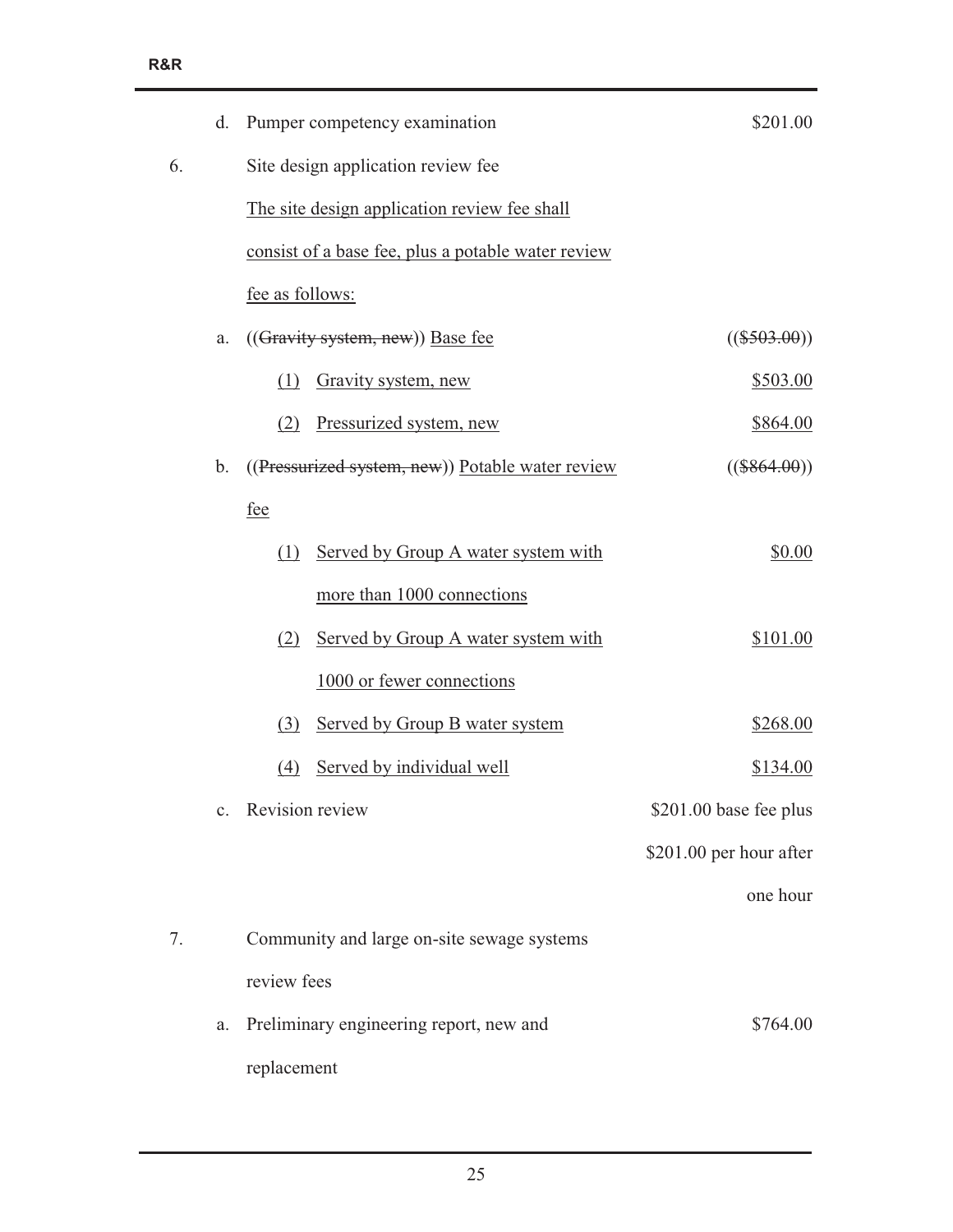|     | b.             | Plans and specifications, new                  | \$884.00               |
|-----|----------------|------------------------------------------------|------------------------|
|     | c.             | Plans and specifications, repaired and         | \$603.00               |
|     |                | replacement                                    |                        |
|     | d.             | Management agreement review                    | \$281.00               |
| 8.  |                | Subdivision review fees                        |                        |
|     | a.             | Pre-application review                         | \$804.00 plus          |
|     |                |                                                | \$115.00/lot           |
|     | b.             | Final application review                       | \$1,407.00 plus        |
|     |                |                                                | \$175.00/lot           |
| 9.  |                | Sewage review committee fees                   |                        |
|     | a.             | Appeal review                                  | \$1,487.00             |
|     | b.             | Refunds, non refundable amount                 | \$75.00                |
| 10. |                | Miscellaneous fees                             |                        |
|     | a.             | Building remodel review                        | \$523.00 base fee      |
|     |                |                                                | plus potable water     |
|     |                |                                                | review fee             |
|     | b.             | Wastewater tank manufacturers standards review | \$201.00 base fee plus |
|     |                |                                                | \$201.00/hour after    |
|     |                |                                                | one hour               |
|     | $\mathbf{C}$ . | On-site sewage system maintainer's maintenance |                        |
|     |                | and performance monitoring inspection report   |                        |
|     |                | filing:                                        |                        |
|     |                | (1) Periodic maintenance and performance       | \$28.00                |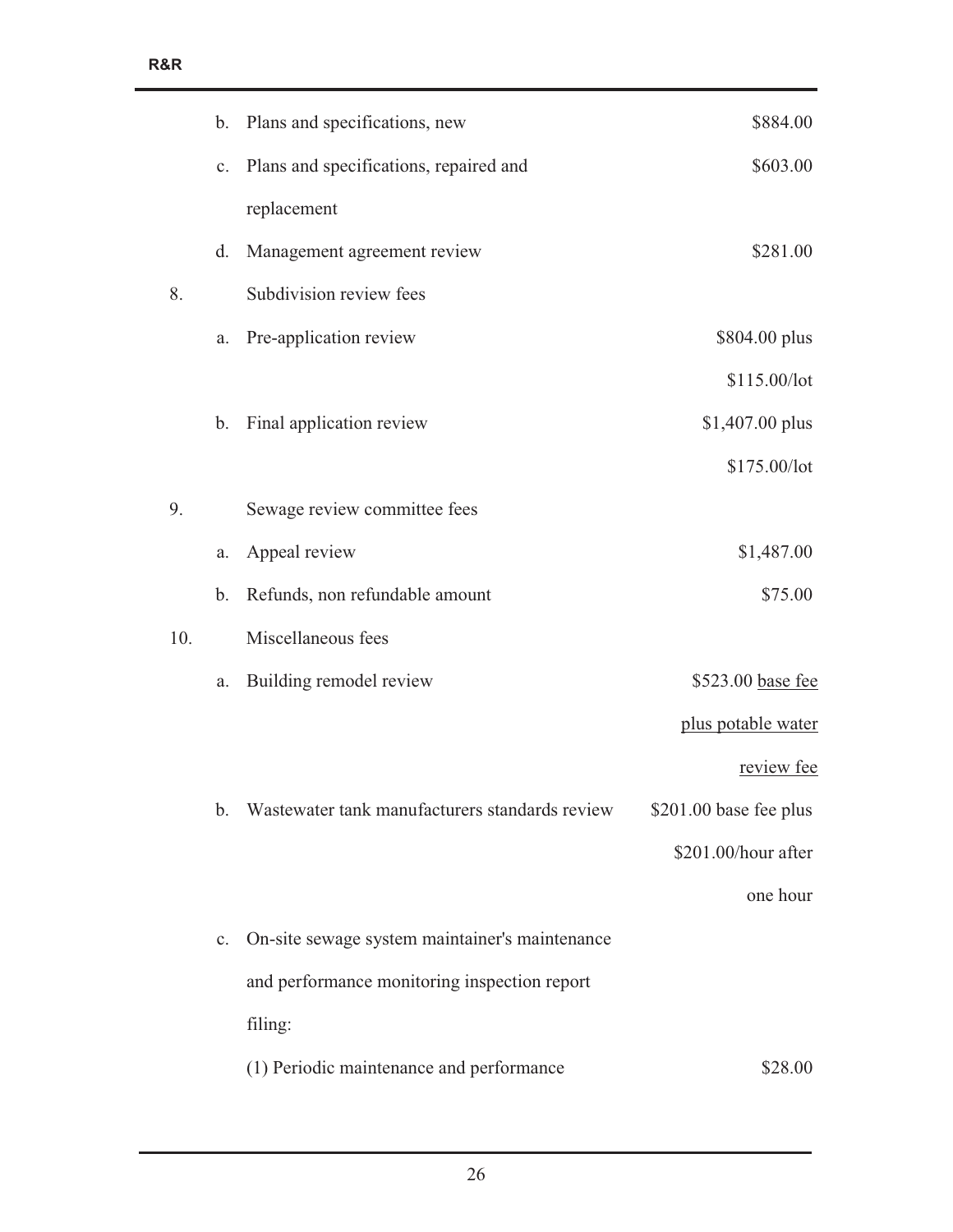|                | monitoring                                        |                        |
|----------------|---------------------------------------------------|------------------------|
|                | (2) Monitoring and performance inspection         | \$111.00               |
|                | before transfer of title to property              |                        |
| d.             | Alternative, community, commercial system         | \$201.00               |
|                | monitoring by the health officer                  |                        |
| e.             | Review of new proprietary device, method or       | actual cost            |
|                | product                                           |                        |
| f.             | Disciplinary/performance review conference for    | \$603.00               |
|                | certificate of competency holder                  |                        |
| g.             | Reinstatement of certificate after suspension     | applicable certificate |
|                |                                                   | fee                    |
| h.             | Reinspection fee                                  | actual cost/\$201.00   |
|                |                                                   | minimum                |
| $\mathbf{i}$ . | Change of designer of record                      | \$201.00               |
| $\mathbf{i}$ . | Replacement private well/spring location review   | \$261.00               |
| k.             | Watertable monitoring plan review                 | \$905.00               |
|                | 1. On-site sewage system operation and            | \$40.00                |
|                | maintenance program fee due from buyer or         |                        |
|                | transferee of a property served by on-site sewage |                        |
|                | system at time of sale or transfer of property    |                        |
|                | ownership                                         |                        |
| m.             | Report on the condition of an individual private, | \$422.00               |
|                | nonpublic well                                    |                        |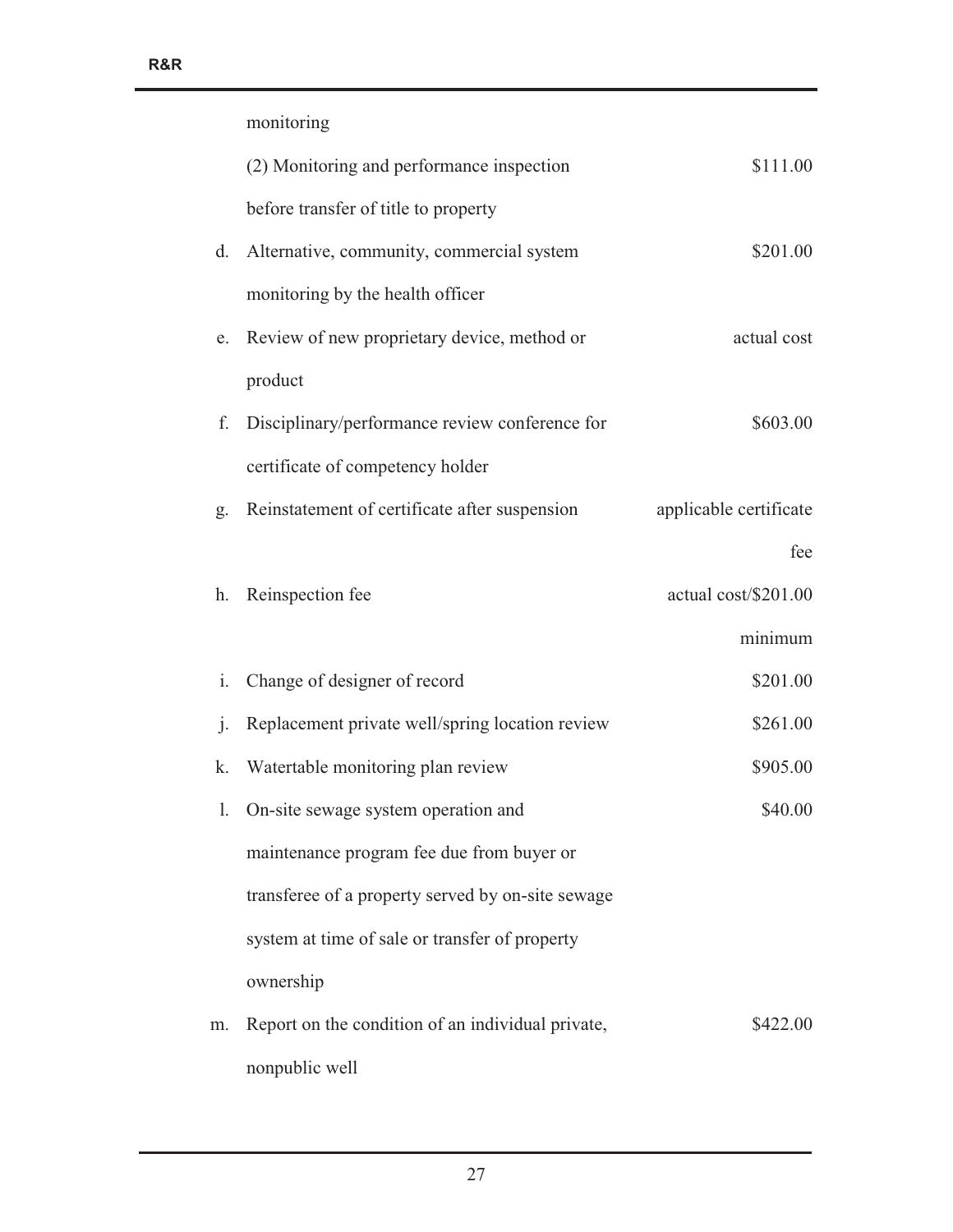| \$603.00               | o. Report on the condition of an on-site sewage                        |    |
|------------------------|------------------------------------------------------------------------|----|
|                        | system and an individual private, nonpublic well                       |    |
|                        | on the same premises                                                   |    |
| actual cost of review  | Annual product development permit                                      | p. |
| of permit application, |                                                                        |    |
| permit issuance and    |                                                                        |    |
| monitoring of product  |                                                                        |    |
| performance data       |                                                                        |    |
|                        | SECTION 3. R&R 53, Section 1 (part), as amended, and BOH 12.28.020 are | 99 |

| 100 |  | each hereby amended to read as follows: |  |  |
|-----|--|-----------------------------------------|--|--|
|-----|--|-----------------------------------------|--|--|

| 101 | <b>Required monitoring.</b> A. The purveyor is responsible for submitting the                 |
|-----|-----------------------------------------------------------------------------------------------|
| 102 | required water quality samples in a frequency as required by WAC 246-291-300, 246-            |
| 103 | 291-310, 246-291-320, 246-291-330, 246-291-340 and 246-291-350. The purveyor shall            |
| 104 | collect raw water samples directly from the source for water chemistry. For any               |
| 105 | bacteriological testing, the samples shall be taken from the furthest end of the distribution |
| 106 | system or elsewhere as directed by the health officer. The health officer may require         |
| 107 | additional monitoring when he or she determines contamination is present or suspected in      |
| 108 | the water system or when the source may be vulnerable to contamination.                       |
| 109 | B. All Group B purveyors shall provide copies of their water sample analysis                  |
| 110 | results directly to the health officer for entry into the King County Group B data records.   |
| 111 | ((All Group B water systems shall submit the sample along with a fee in accordance with       |
| 112 | Section 2.16.020 of this code for database record keeping for samples analyzed at             |
| 113 | Washington State Department of Health certified labs other than the department lab. The       |
|     |                                                                                               |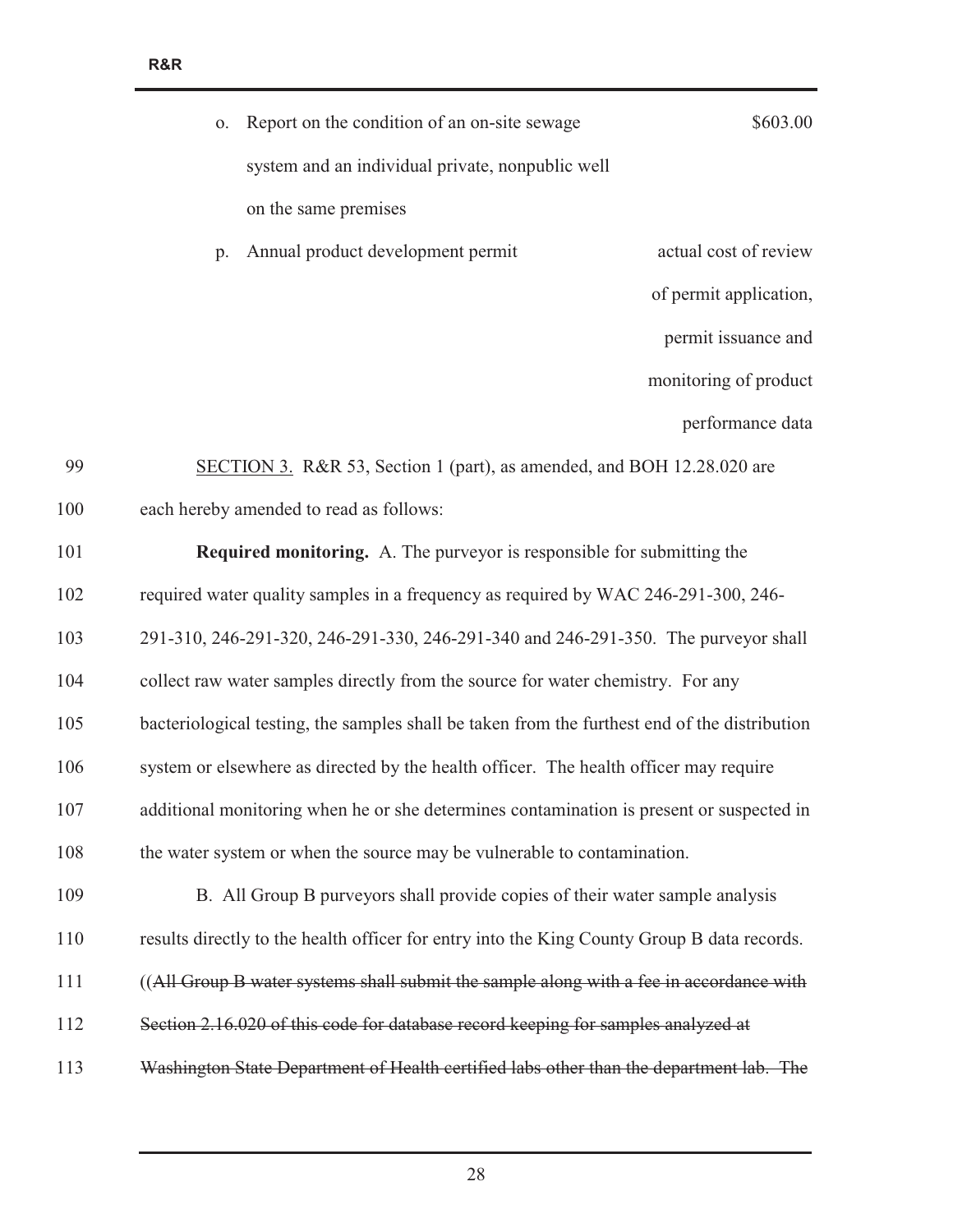| 114 | database record keeping fee shall be included in the cost for samples analyzed at the         |
|-----|-----------------------------------------------------------------------------------------------|
| 115 | department lab. Any new Group B water system created after the effective date of the          |
| 116 | ordinance codified in this section shall pay an initial database set up fee in accordance     |
| 117 | with Section 2.16.020 of this code.)                                                          |
| 118 | C. Where the sample results indicate a possible maximum contaminant level                     |
| 119 | violation, the water system purveyor shall comply with the general follow-up                  |
| 120 | requirements of WAC 246-291-310 and the public notification requirements of WAC               |
| 121 | 246-291-360.                                                                                  |
| 122 | D. The health officer may, at his or her discretion, collect check samples at                 |
| 123 | Group B water systems. Such check samples shall be collected at no cost to the Group B        |
| 124 | water system, unless the Group B water system purveyor has failed to sample in                |
| 125 | accordance with the requirements of this section.                                             |
| 126 | E. If the purveyor fails to perform the bacteriological analysis or the nitrate               |
| 127 | analysis within six $((6))$ months after the due date of the analysis, the health officer may |
| 128 | sample and perform either or both of these analyses and charge a fee for service in           |
| 129 | accordance with ((Section)) BOH 2.16.020 ((of this code)).                                    |
| 130 | F. The purveyor is responsible for ensuring that the water system water quality               |
| 131 | complies with the standards as set forth in WAC 246-291-300, 246-291-310, 246-291-            |
| 132 | 320, 246-291-330, 246-291-340 and 246-291-350.                                                |
| 133 | SECTION 4. Severability. If any provision of this rule or its application to any              |
| 134 | person or circumstance is held invalid, the remainder of the rule or the application of the   |
| 135 | provision to other persons or circumstances is not affected.                                  |
| 136 | SECTION 5. Effective date. Section 3 of this rule takes effect January 1, 2010.               |